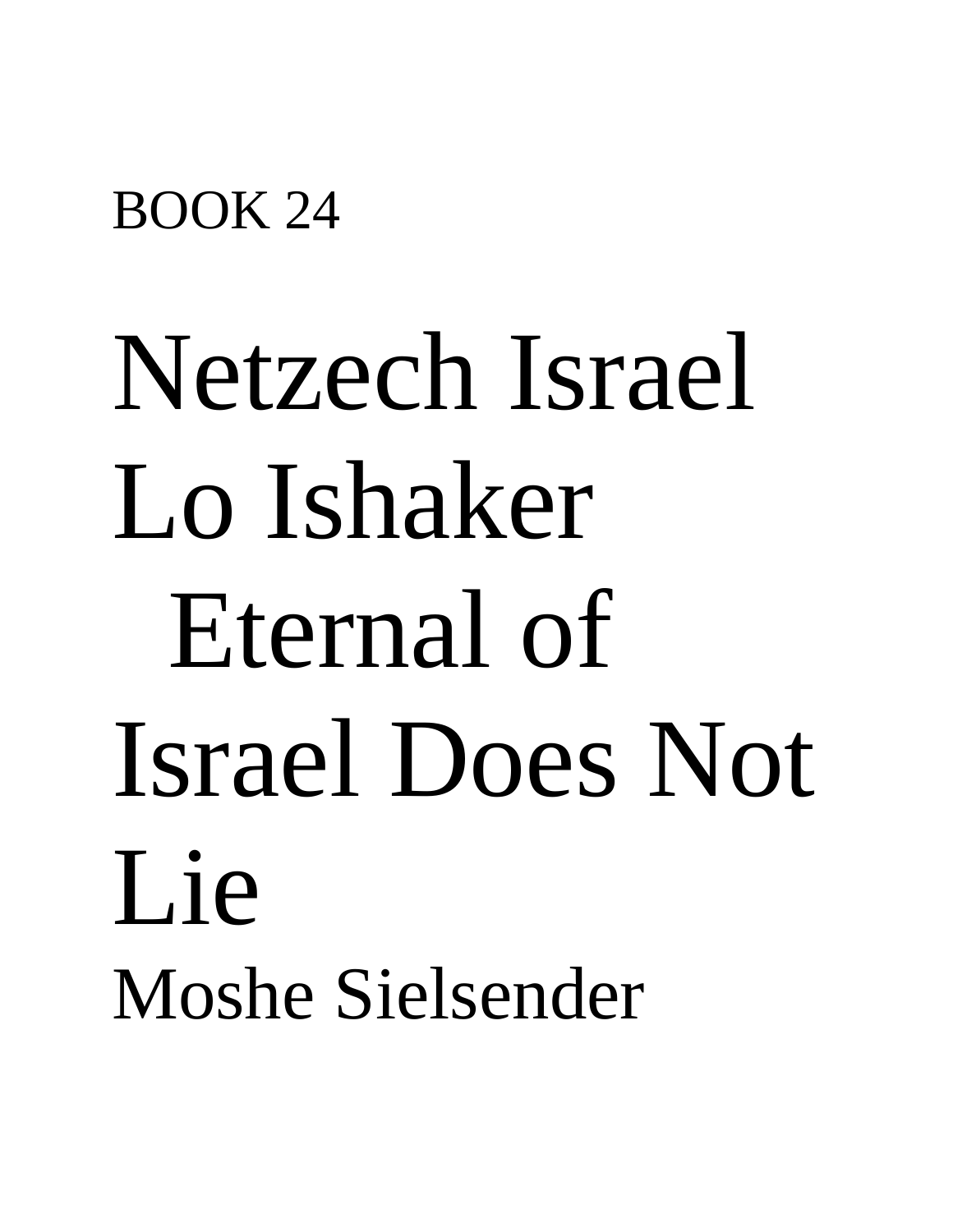I God up lift my right arm and swear the following: I have created the universe. I created heaven and earth. All the universe belongs to me God. I herewith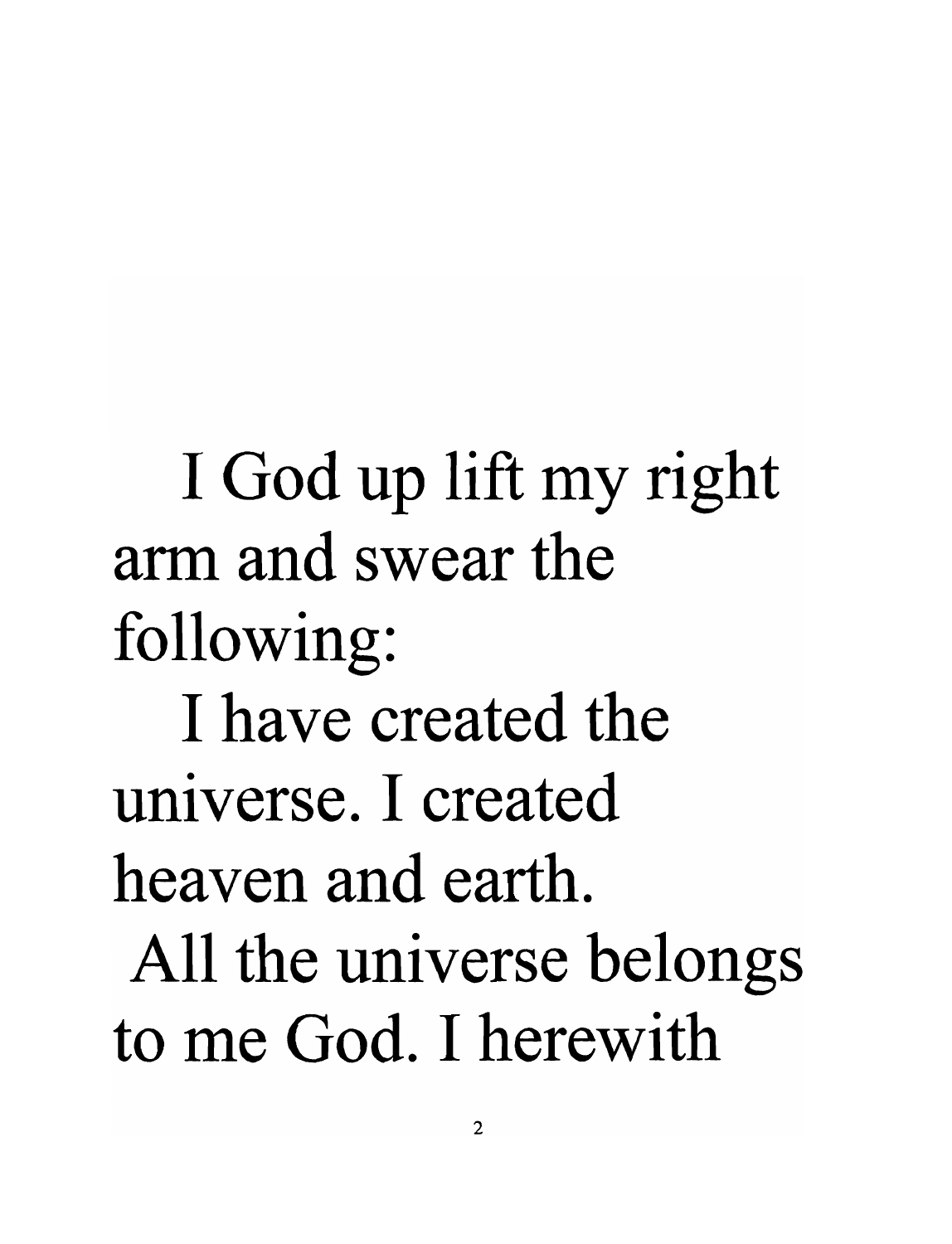proclaim that a portion of my creation I give to the Jews. That portion is the Land of Israel Eretz Yisroel.

WHY THE JEWS? Because I am God . I do not have to give explanations.

It is my will.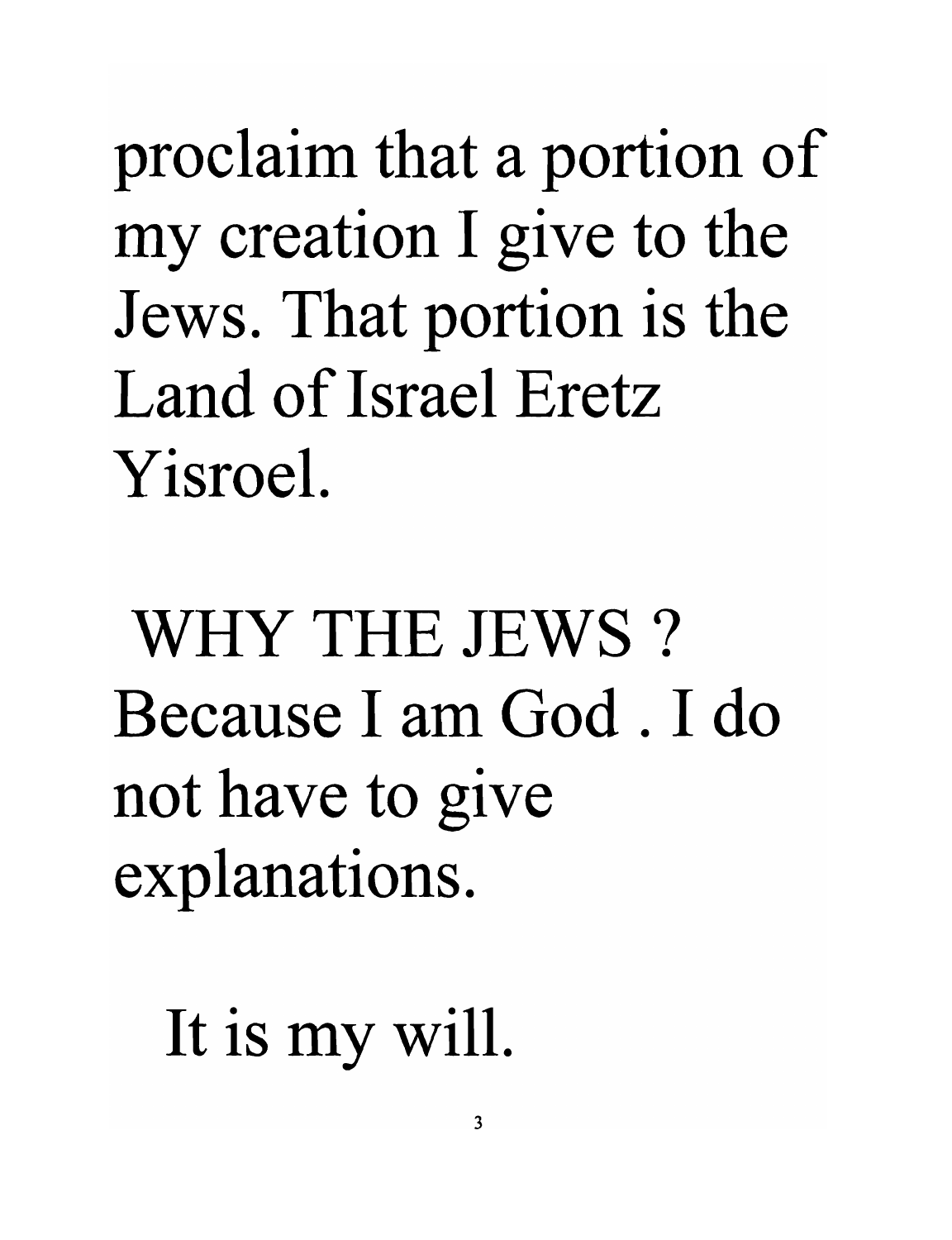For any nation or any Church to reinterpret what I wrote in the Bible is heresy and rebellion against God.

Those Europeans who want Israel to give up Yehudah Shomron and Golan and Historical Jerusalem the old City from day one were rotten.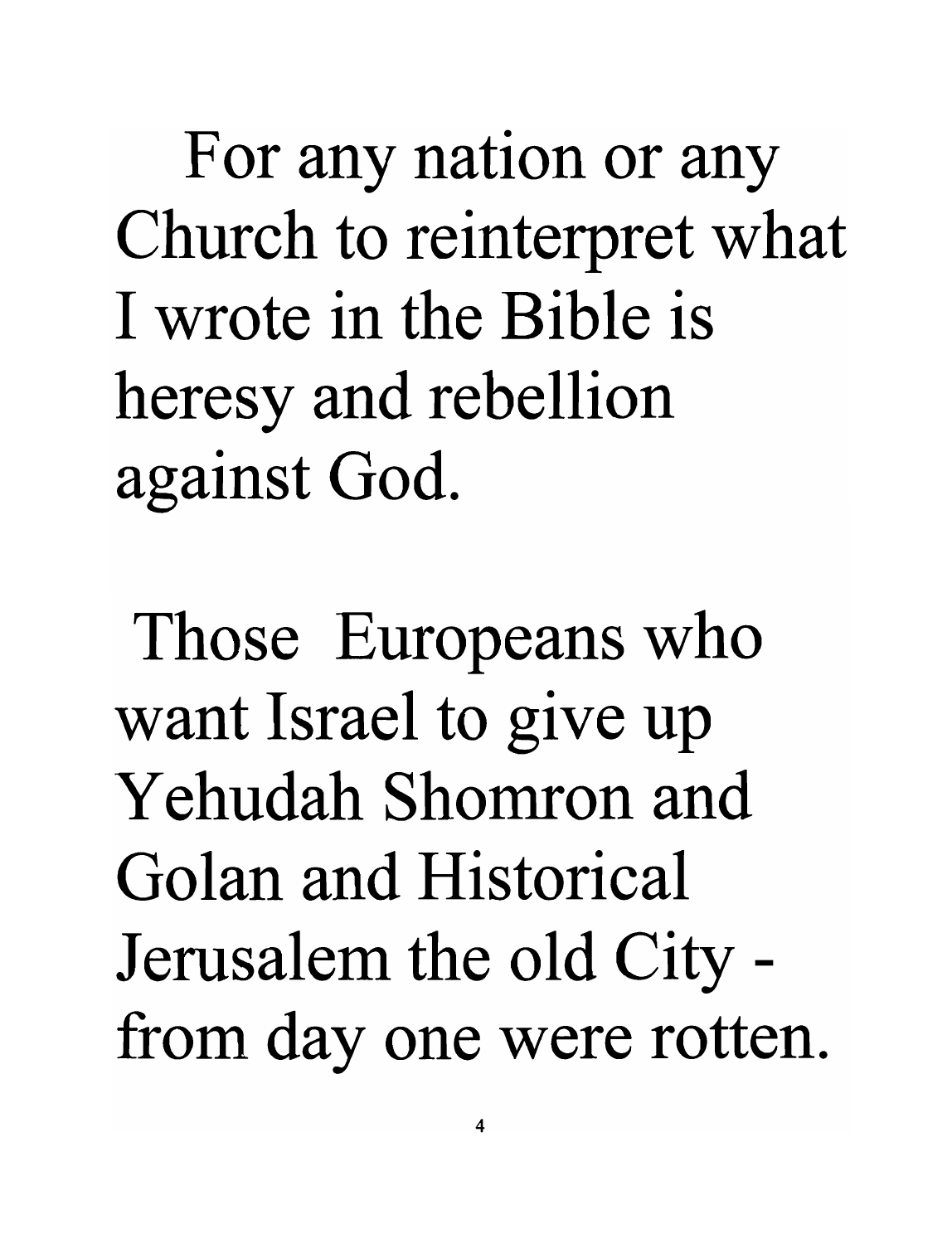They deserved to be killed. They will eventually be destroyed.

The Prime minister of England in 2013 stated that the reason the English are hostile to Israel is because the Jews are building in Yehudah and Shomron. That is the reason that 150 million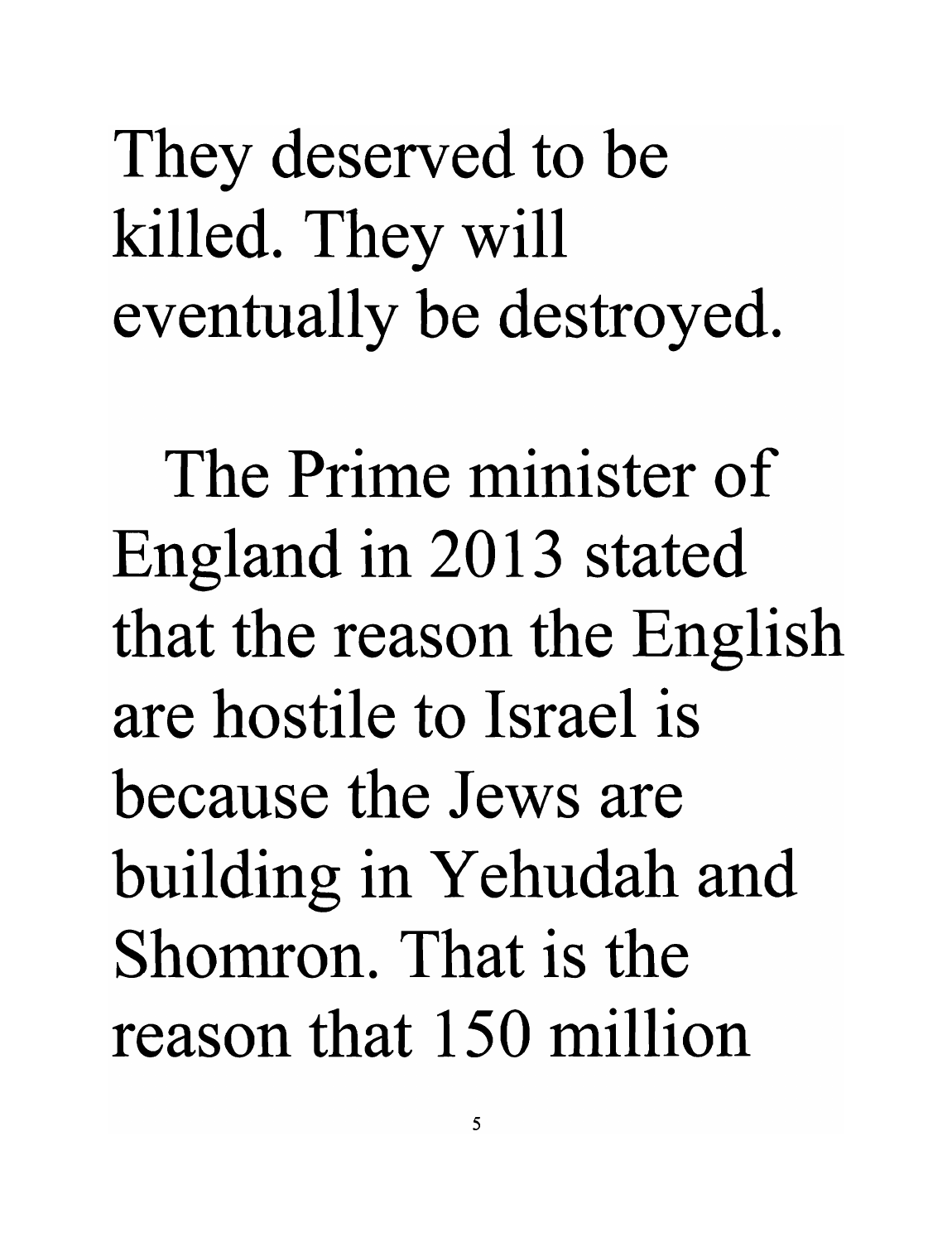Europeans are hostile to the Jews and Israel. Israel ranks at the bottom of a list of Countries according to a poll taken so reports BBC.

Would the Jews agree to commit suicide and surrender Yehudah and Shomron the 150 million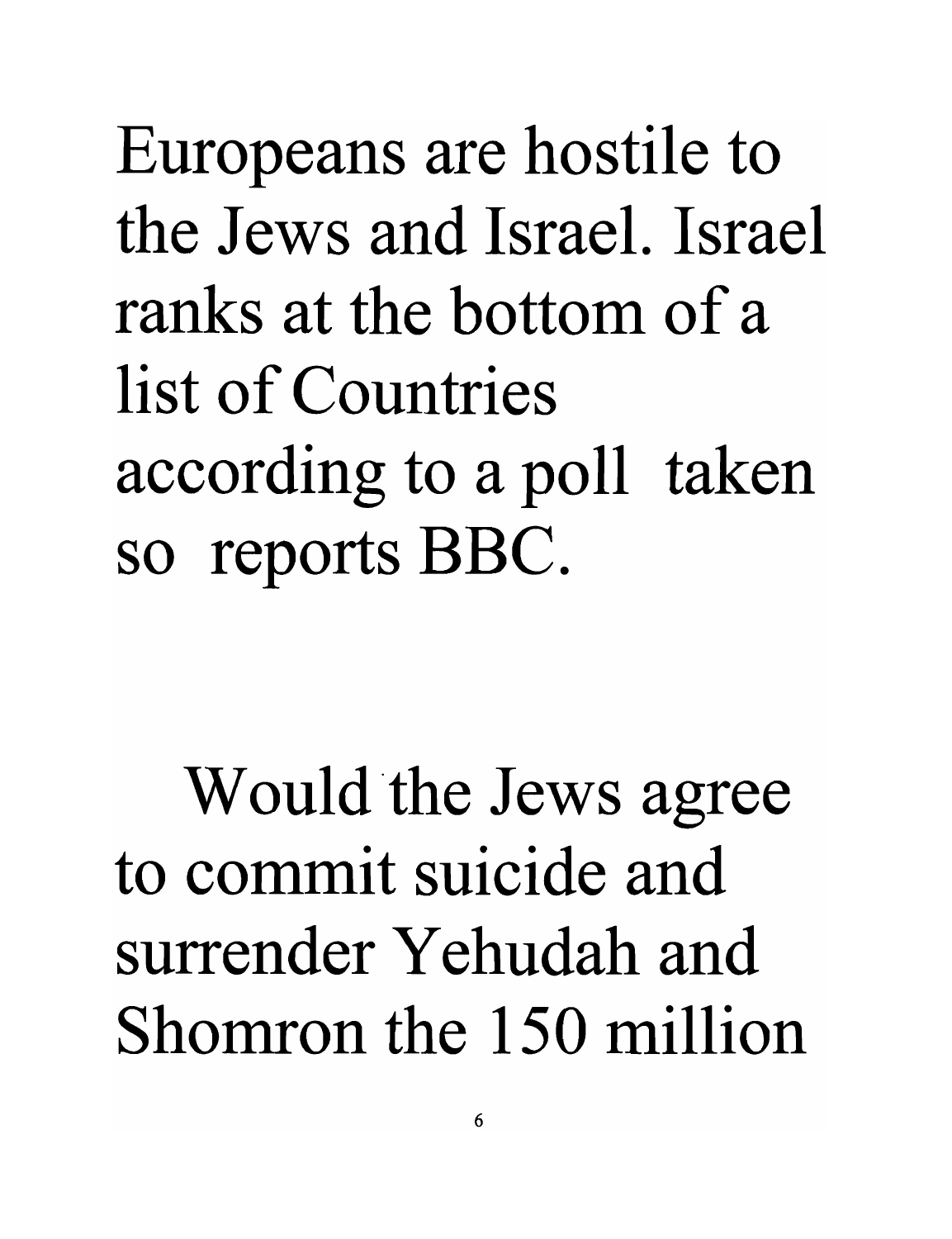Europeans and England would love them .

I God declare that I rather have 150 million Europeans and England hate Israel and the living Jews; rather than have them love a destroyed Israel and dead Jews.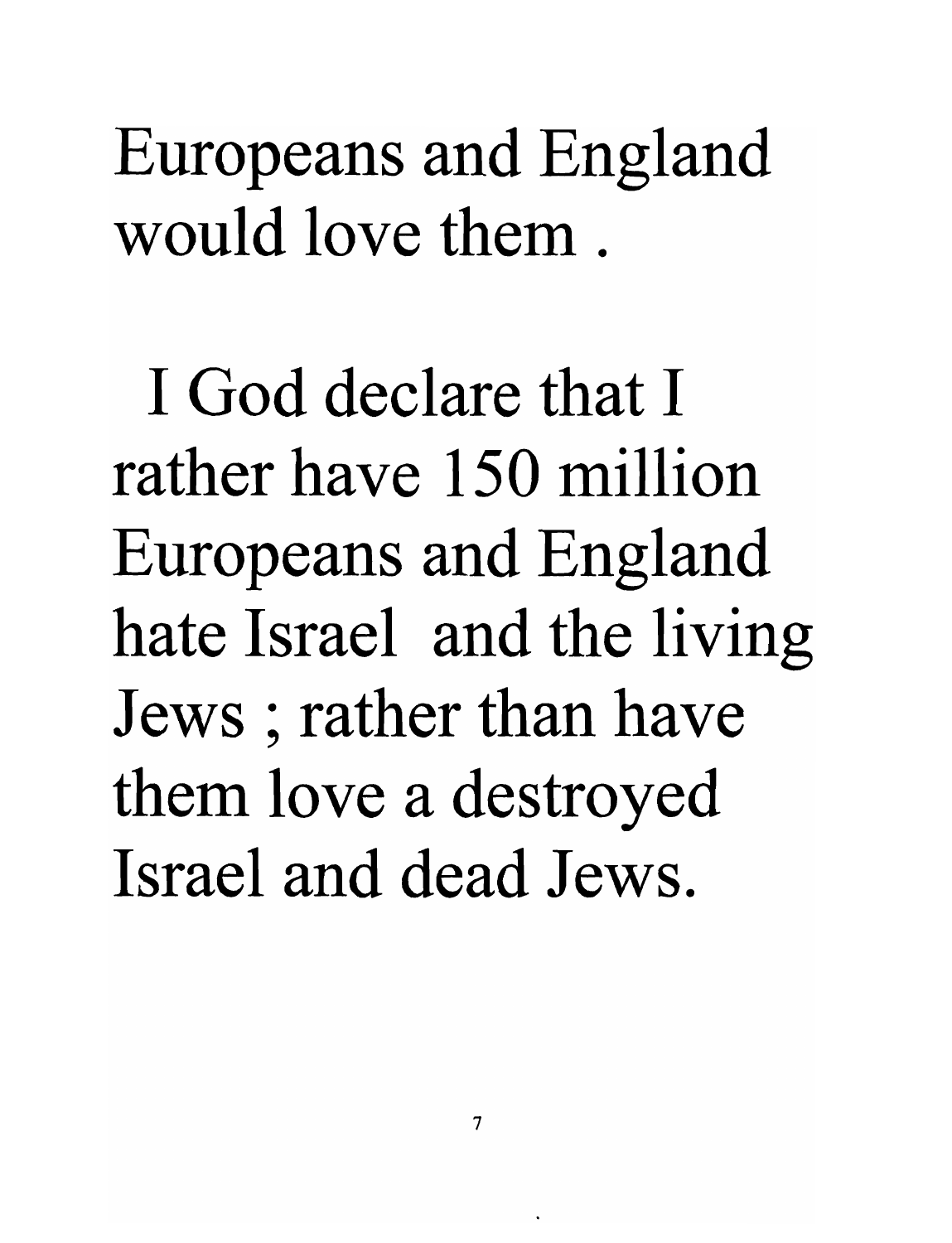I God declare of course the Arabs and the Europeans would love to see the Arabs try a fourth time to destroy Israel once the Arabs retrieve Yehudah Shomron the Golan and the old city of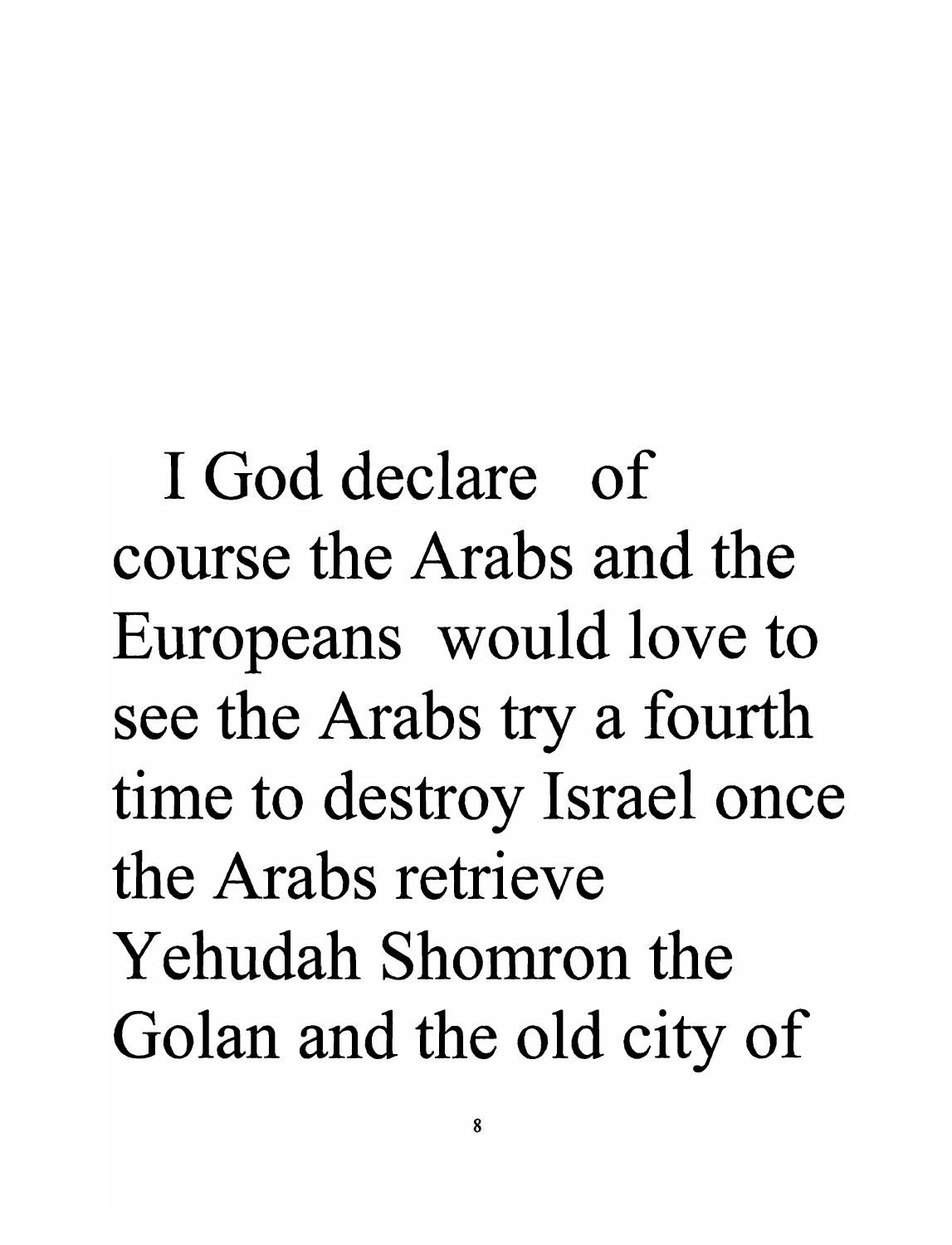#### Jerusalem.

They tried in 1948 1967 and 1974 and have tried in the  $1<sup>st</sup>$  and  $2<sup>nd</sup>$  uprising to destroy Israel with suicide bombings and murders. They failed.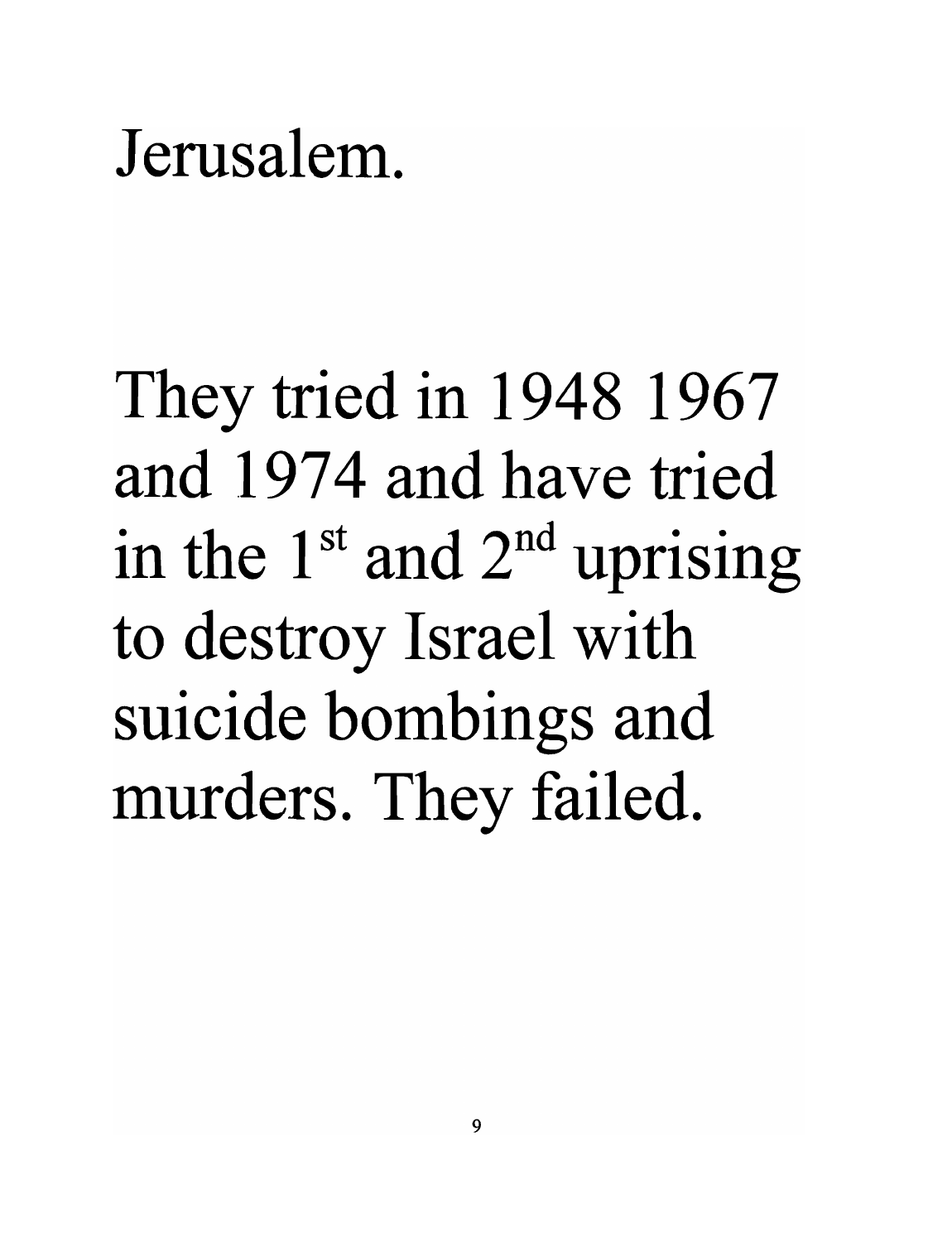Now they want to be back in the position they were in 1948 with the indefensible borders for Israel. They want to destroy Israel. The Palestinian's map of Palestine covers all of Israel. They have no intention of recognizing any part of Israel as the Jewish state.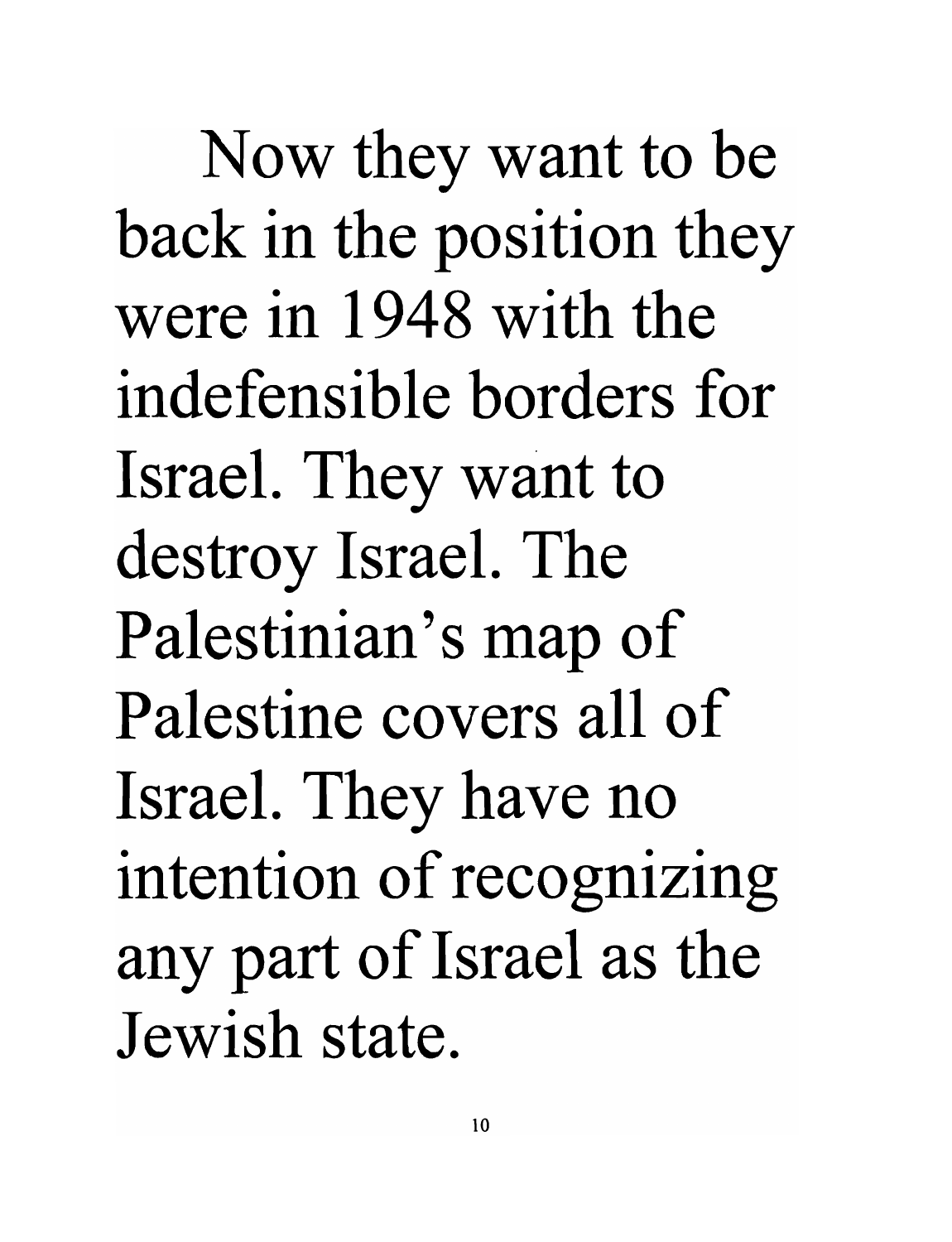For Israel to give the Arabs an other opportunity to destroy Israel in order to win the love of the Europeans is sheer madness and stupidity.

Over 1 billion Muslims today believe that God through his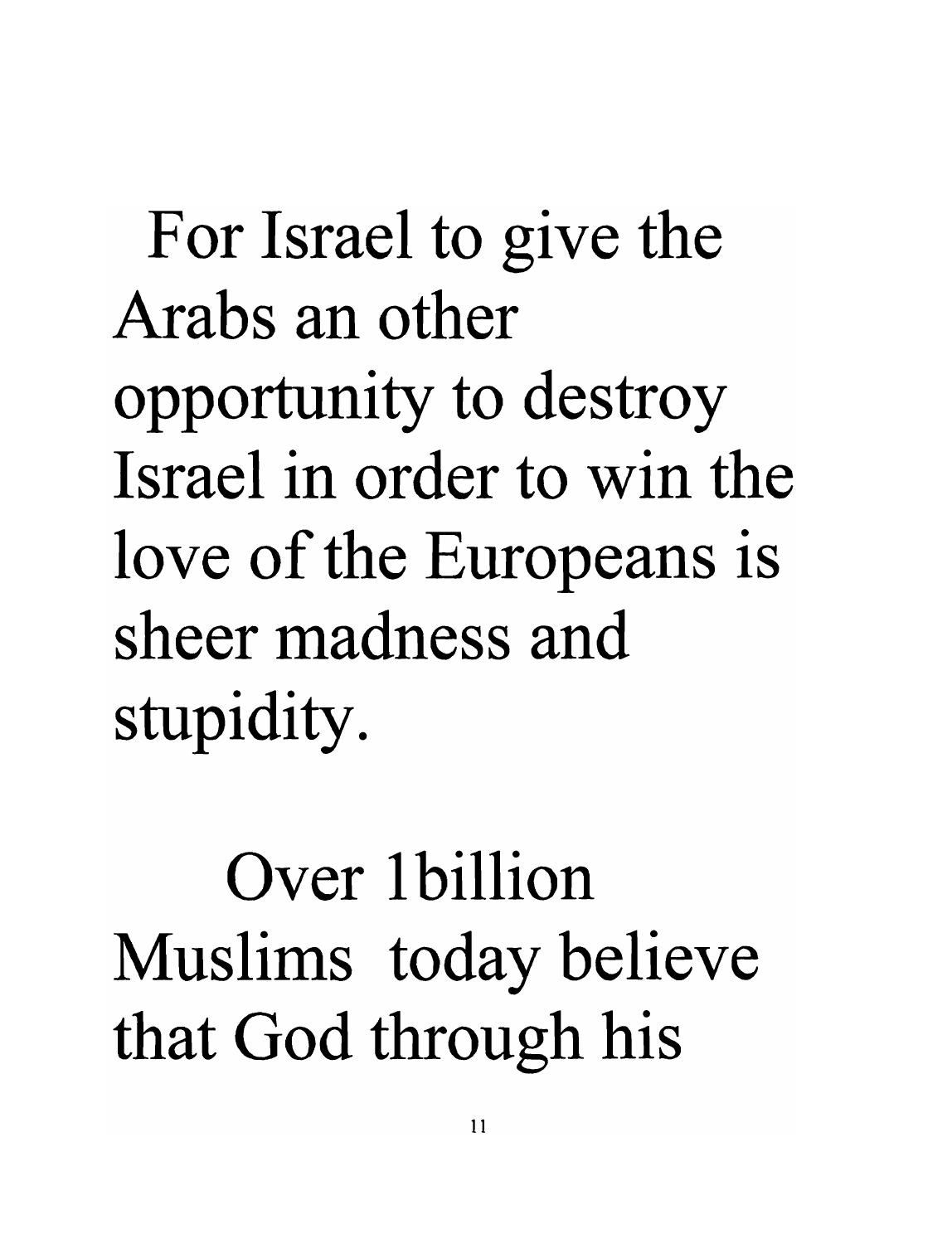Angel transmitted in a prophesy Islam to Mohammad.

I God declare that I God blessed the Muslims to succeed and conquer North Africa Asia Minor and Asia and convert the inhabitants. In that way those areas of the world will be a haven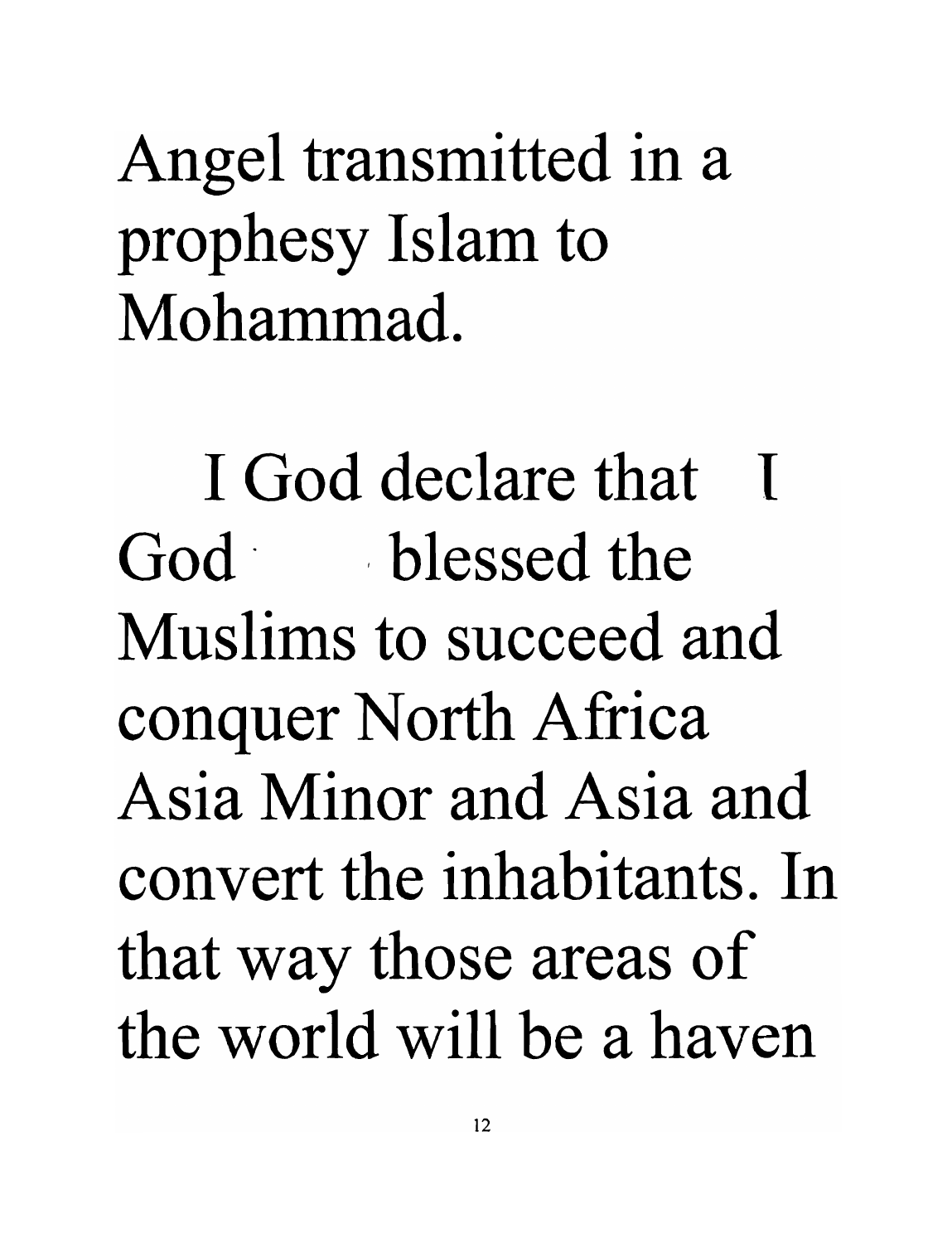for Jews to escape the tyranny of the Christian leaders for 1300 years . The Muslims conquered hal*f* of the Iberian penninsula. -Spain Portugal and held it until 1492.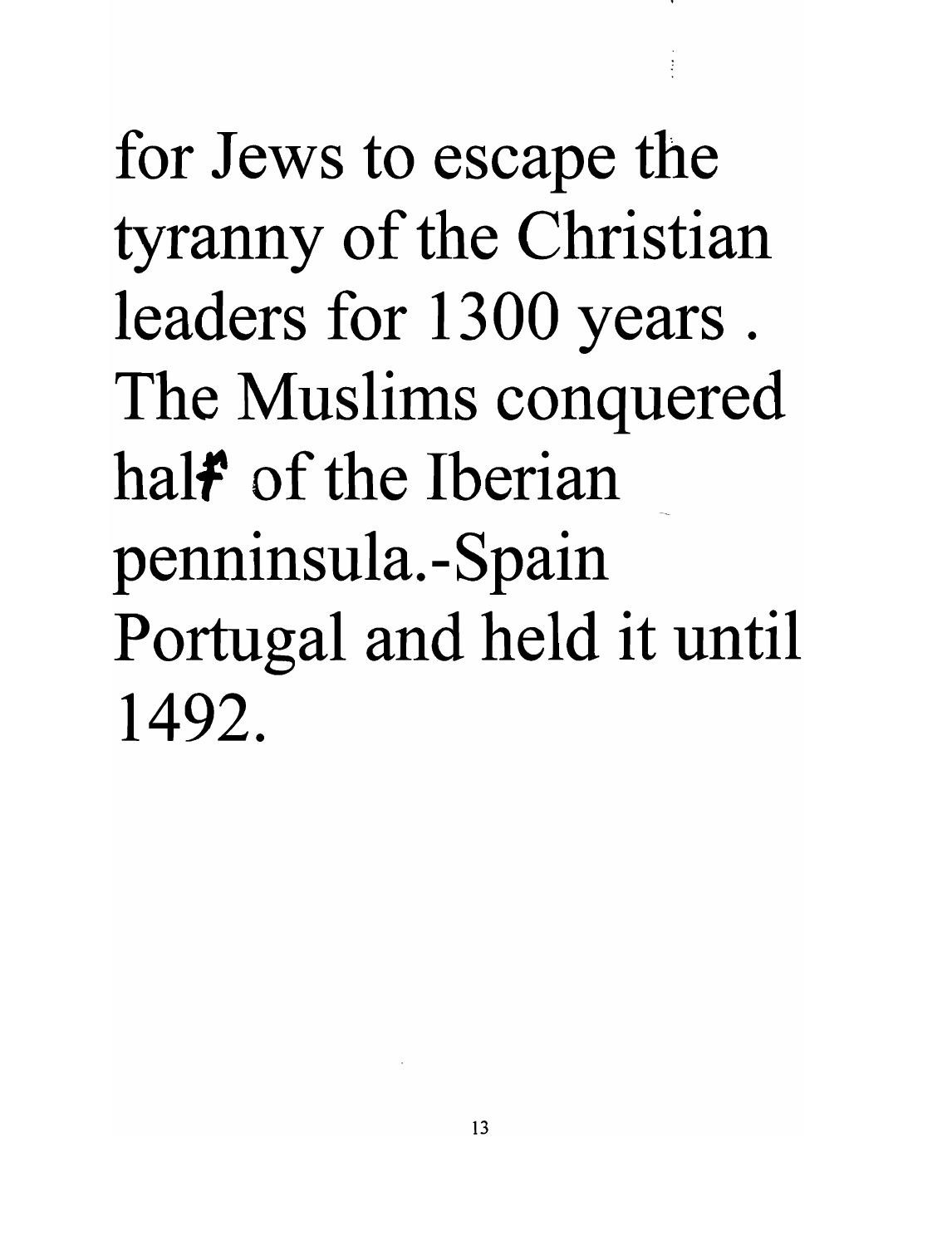I God but into the minds of Mohammad's followers to create Sunnis and Shiites and Alwites an offshoot of Shiites.

When the Muslims will be good for the Jews they will win.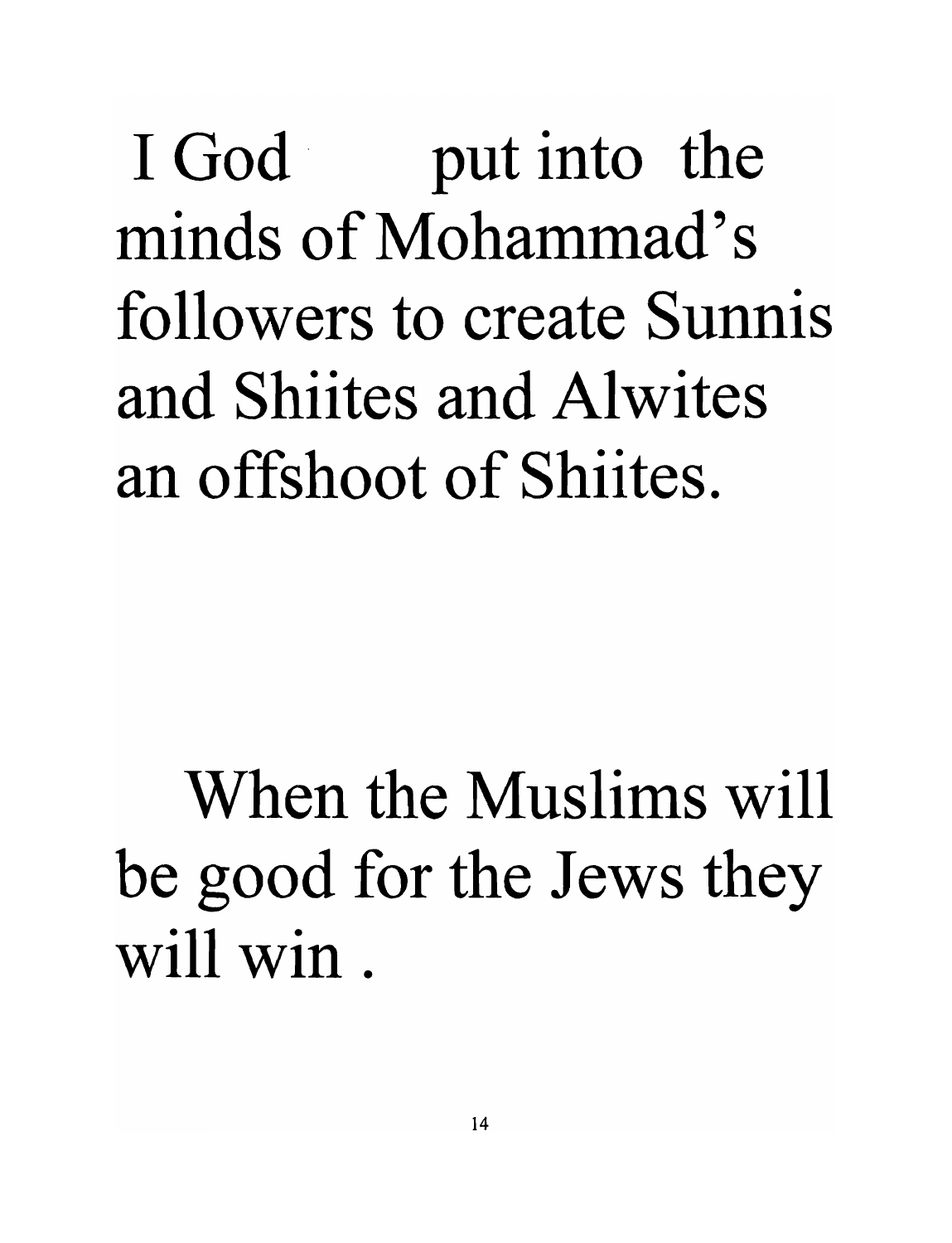When they will be bad and kill Jews I God will twist their minds to kill each other -as they are doing exactly that in Syria and Iraq and Egypt as a result of the Arab Spring. They will be so busy killing each other that they will not have time to kill the Jews.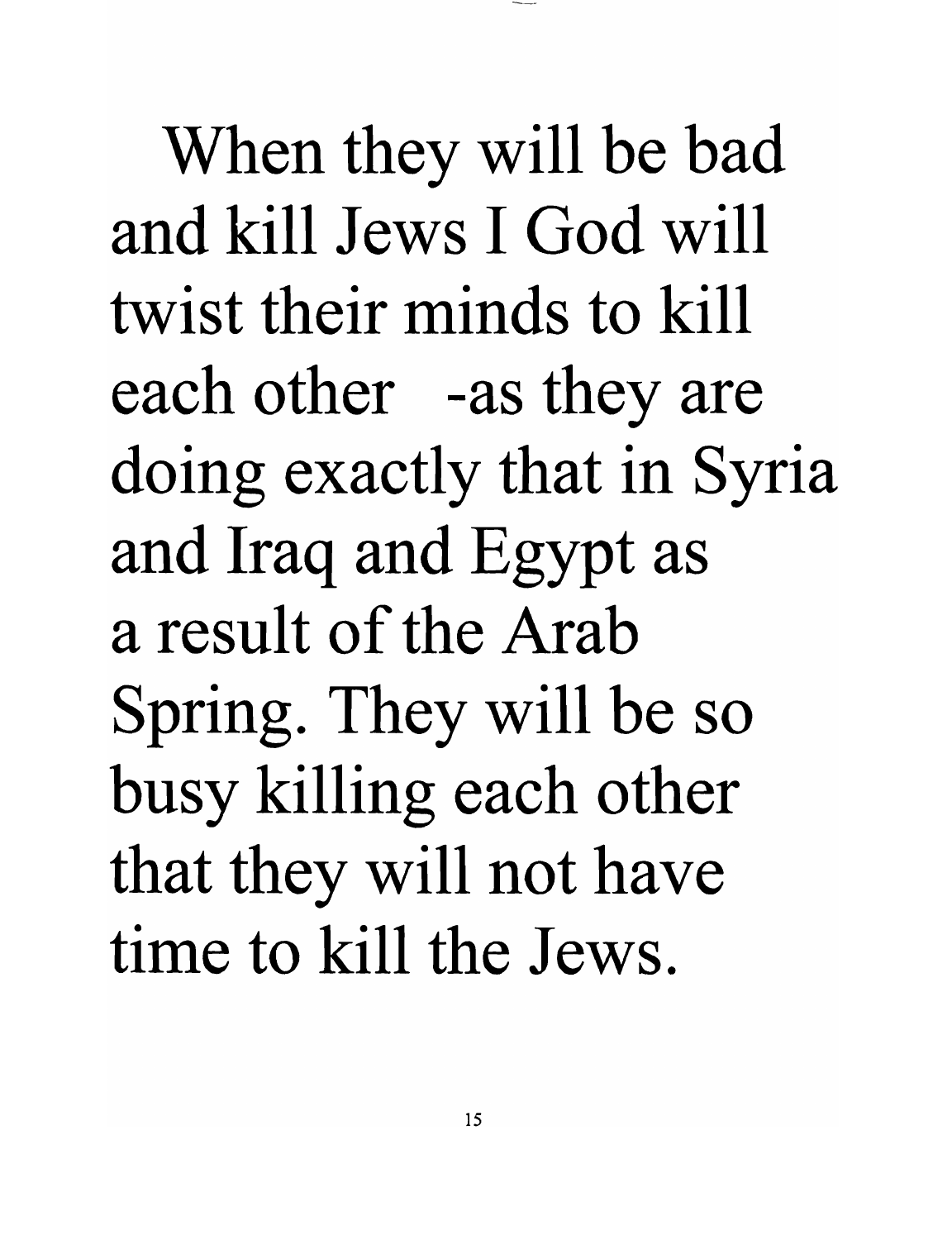The most stupid thing Israel can do is to agree to give the Palestinians any land and agree to any borders for a Plalestinian state.

#### Today the Muslims are killing the Christian as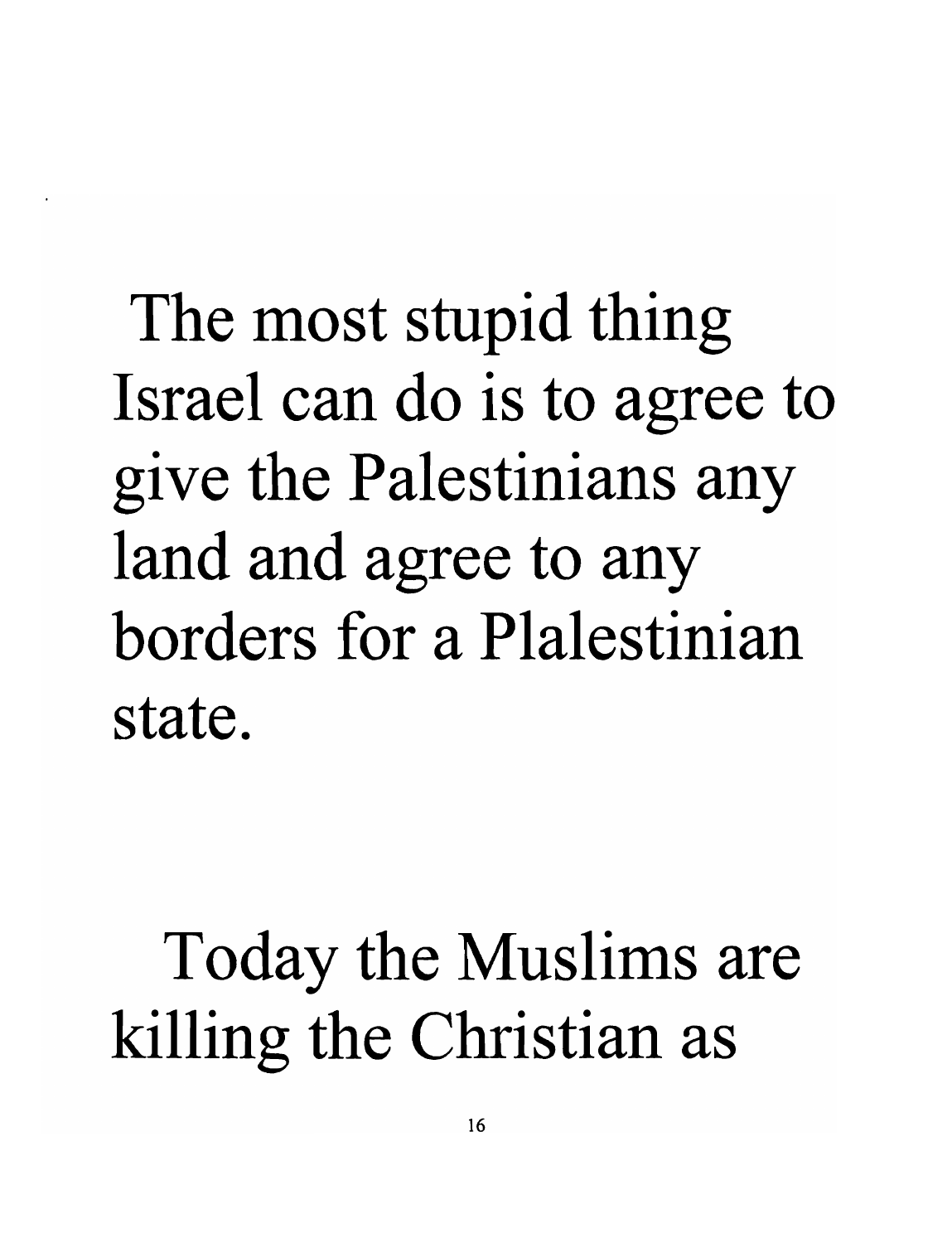happened in London in May 2013 and in the USA in April 2013.

The Shiites and Alwites will be killing Sunnis and vise versa.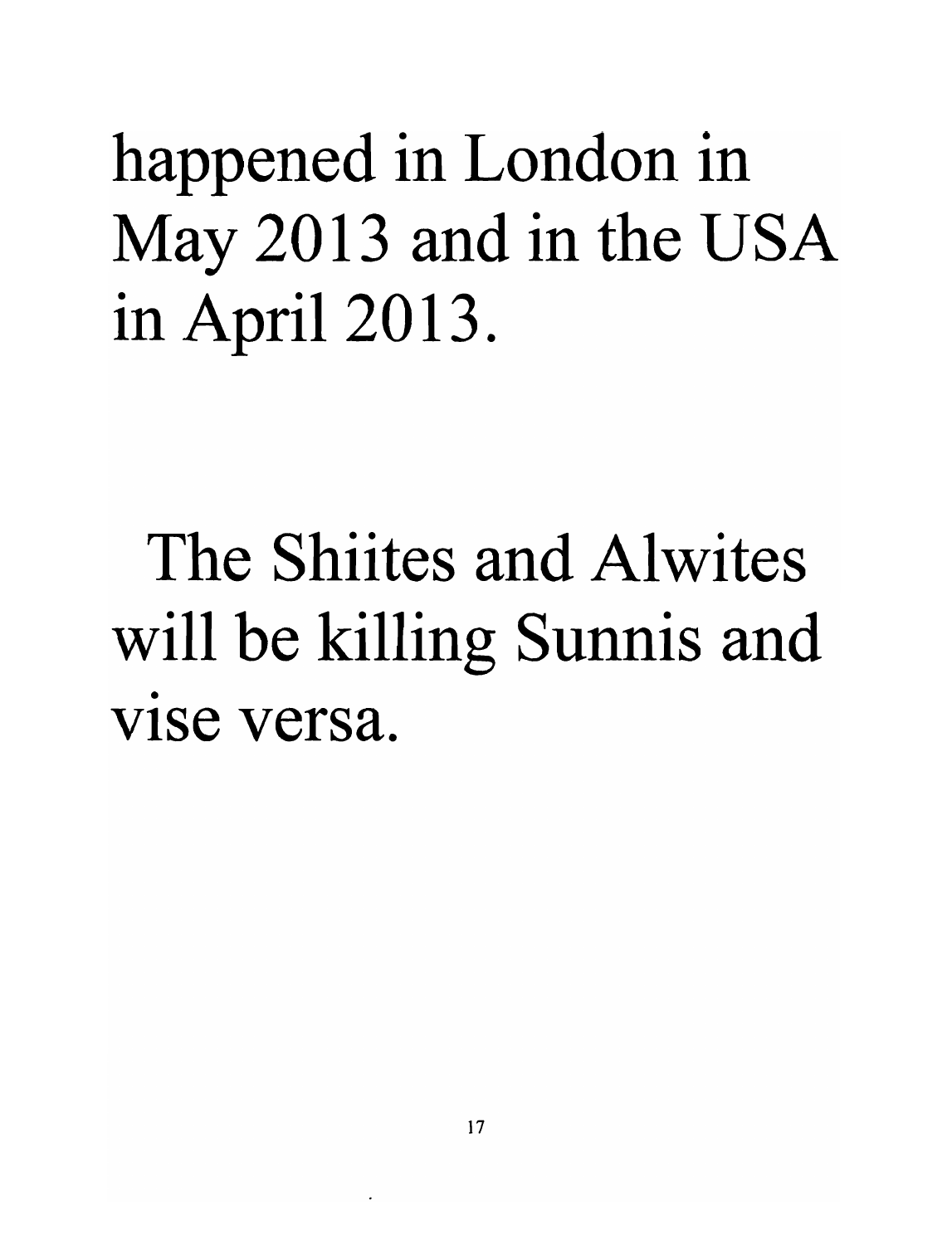In 2013 150 million Europeans admitted they have hostile feelings against Israel .

## 35% -40% of Europeans have hostile feelings against Jews .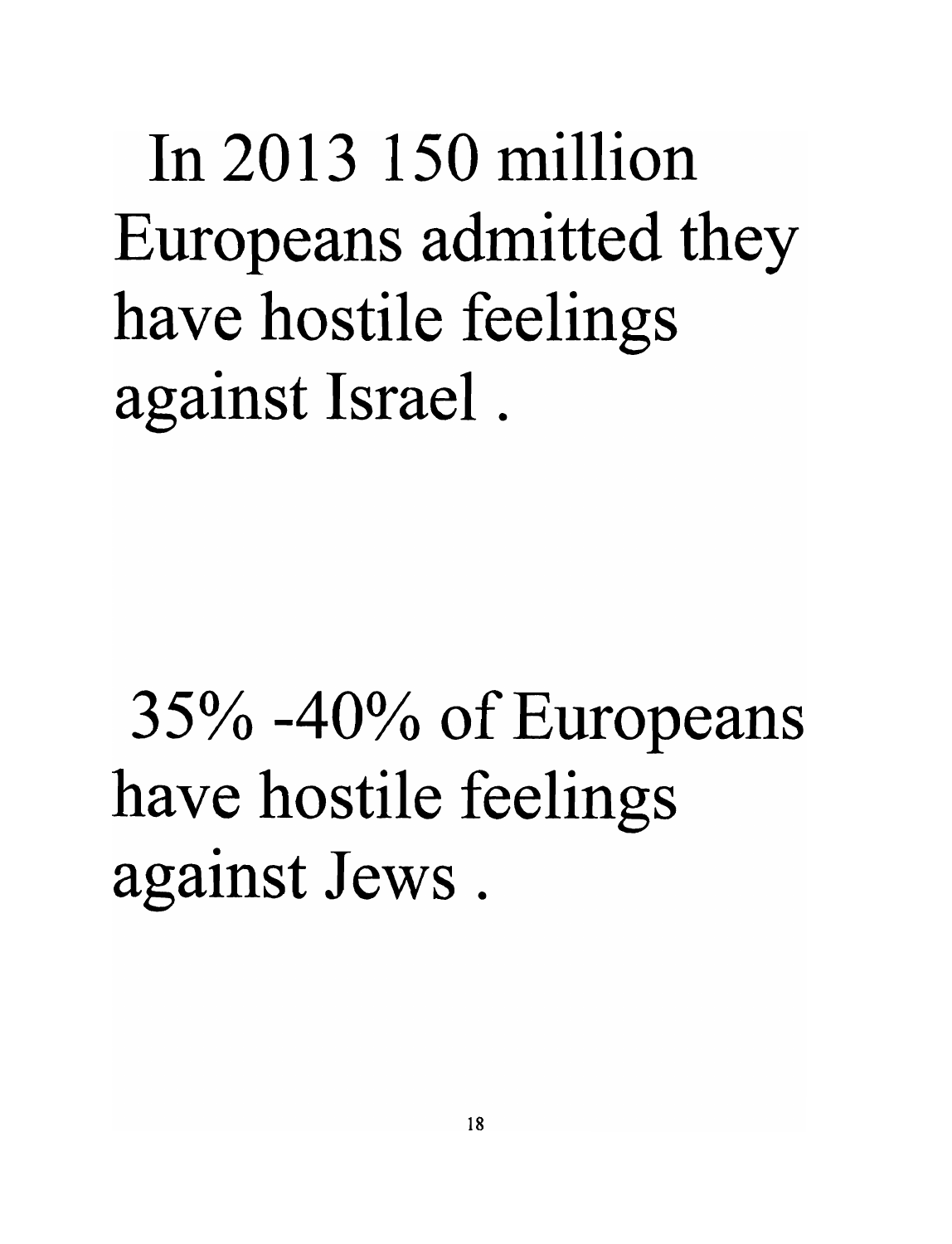Ani-Semitic acts of violence occur against Jews. Jews are not only libeled lied about by the European media, Jews are physically attacked and killed.

It is official policy in Europe to ban anti-Semitism but allow the media to defame Israel. In hungary there exists the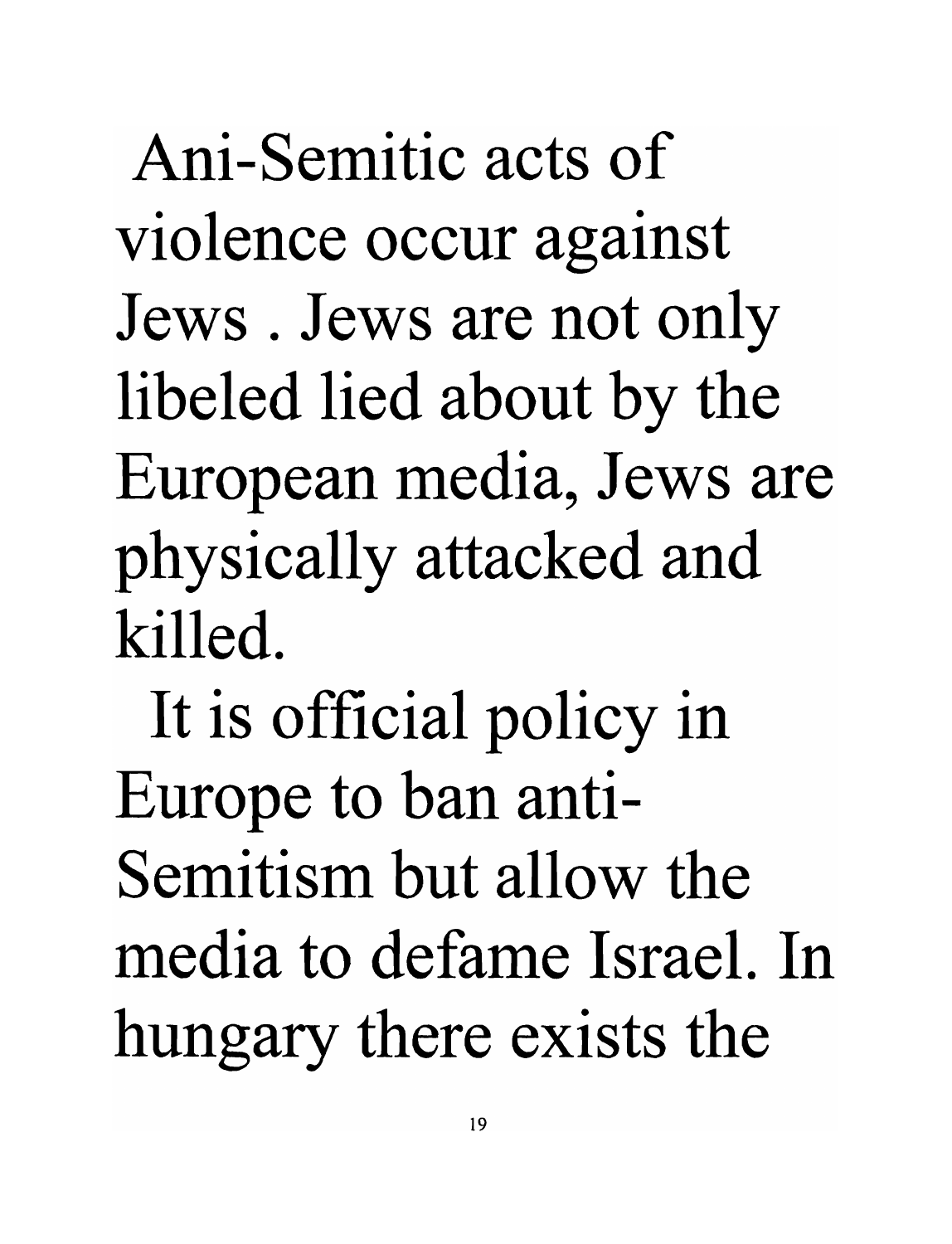Jobnicks an anti Semitic political party. In Greece they have the Green dawn and in the Ukraine they have the Freedom Party both openly anti- Semitic. In France 40 % of those polled claim that Jews have too much power. They control the media and businesses. This smacks of the protocals of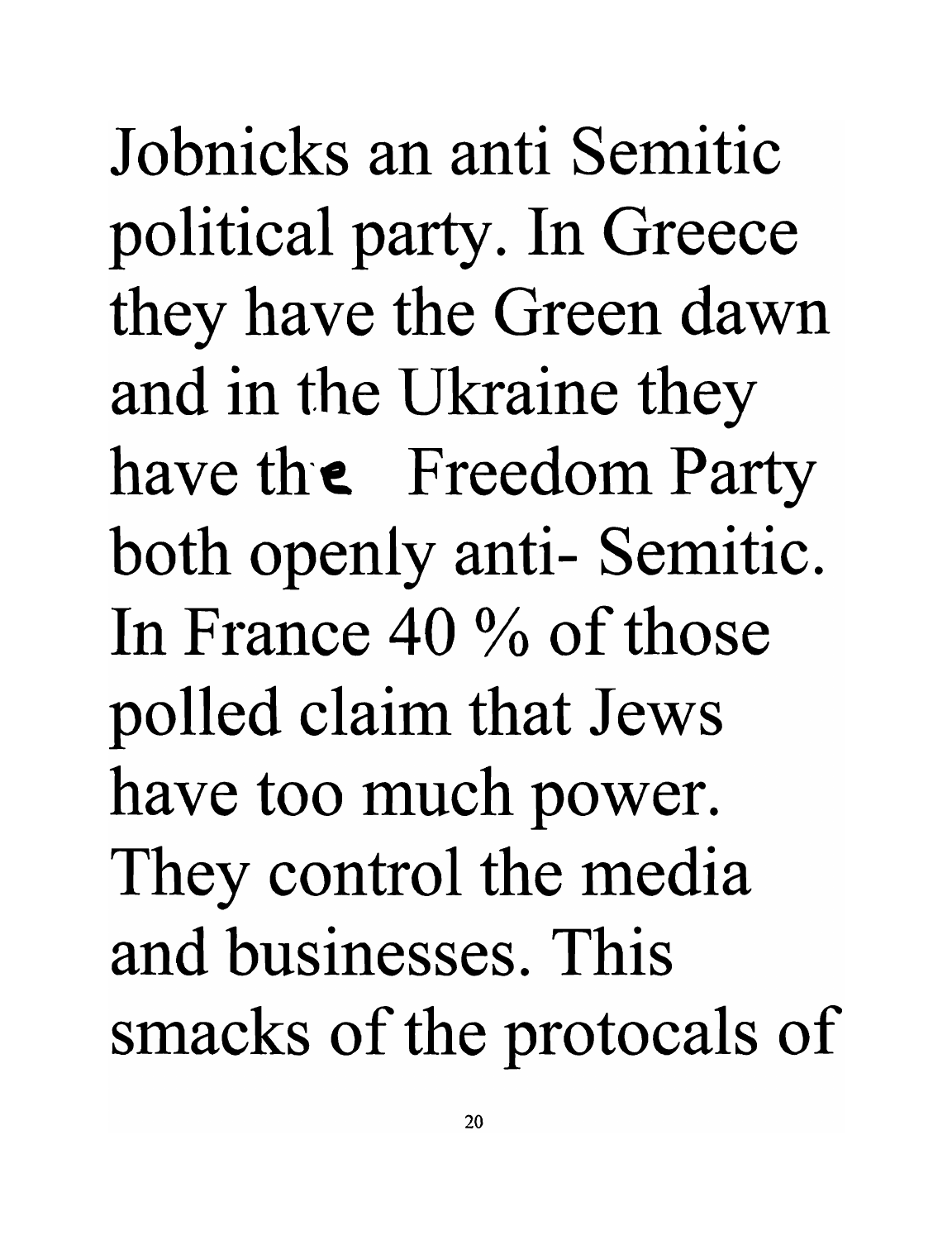the Elders of Zion a Czarisr Russian forgery that Jews conrol all the banks and wealth in the world and have a conspiricy to the world. control

Today the word Jew h as been supstituted by the words Israel the nation of the Jew.

It is a sacrament to kiil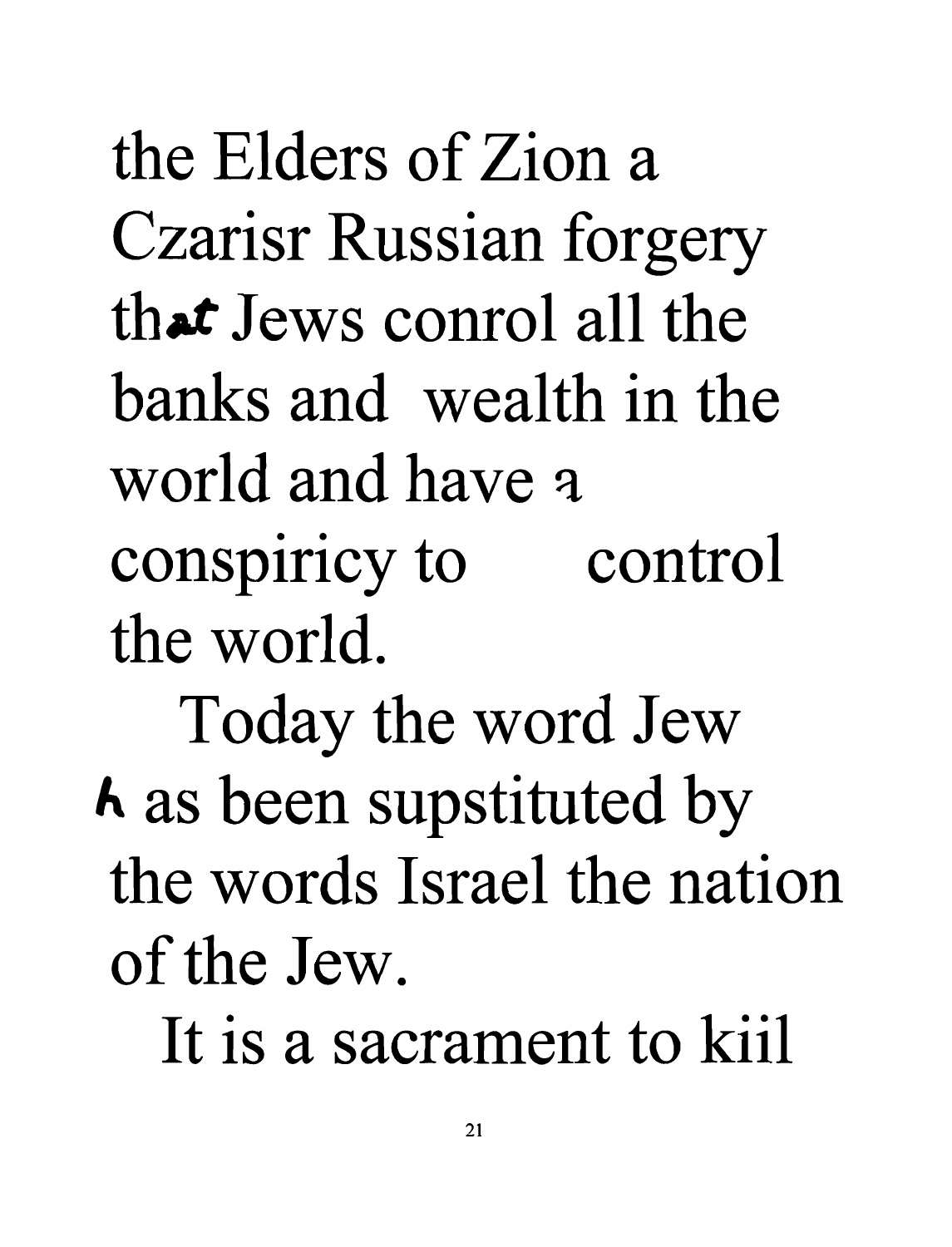the nation of the Jew and in that. manner kill all the Jews.

It is a mitzvah a sacrament to defame Israel. In this atmosphere it is madness to contemplate giving life to a Palestinian entity that will destroy the only haven for Jews to remain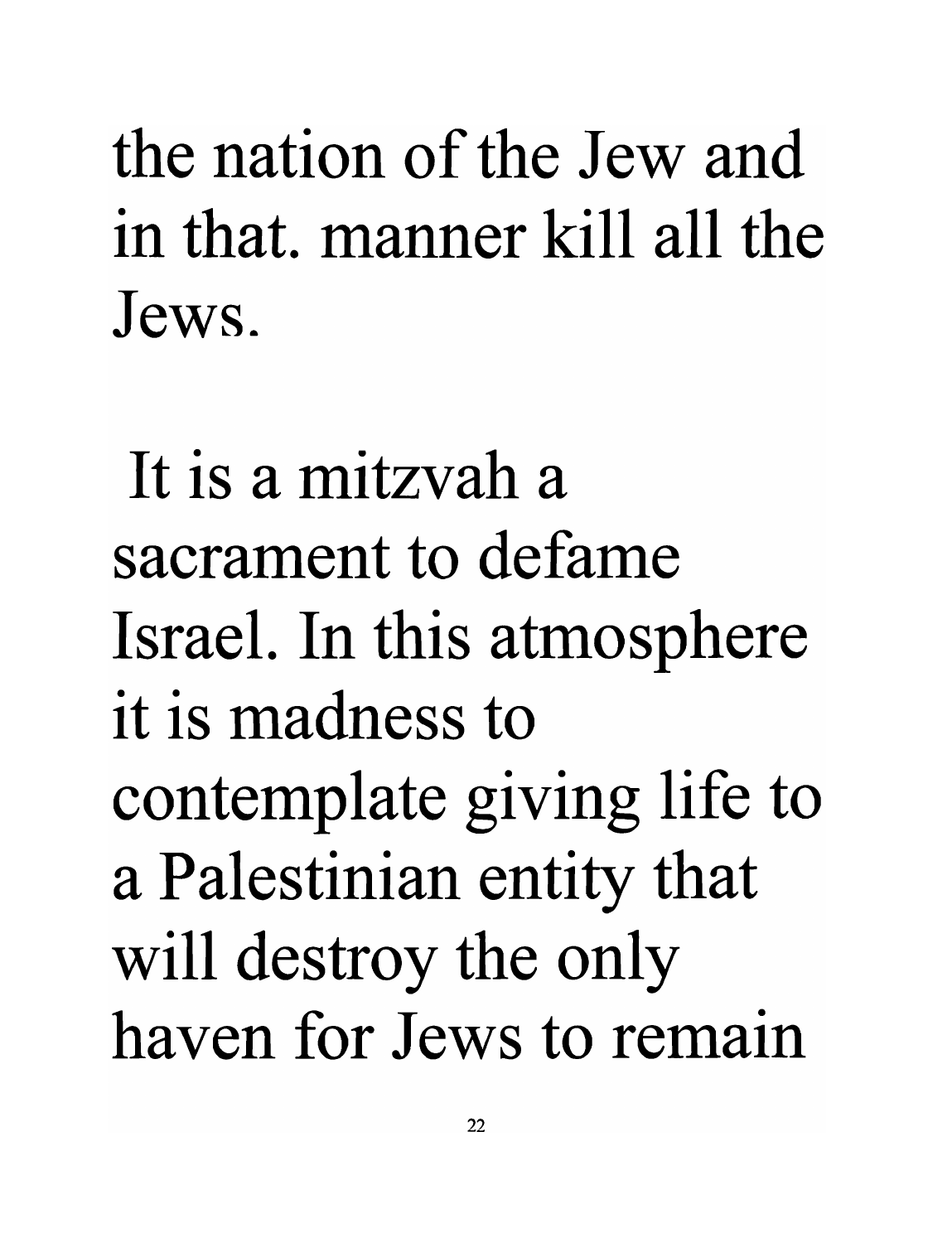### alive.

Today the USA is good to the Jews. We do not know what will be the situation in 10 20 50 or 100 years .A Jewish Israel is the only haven and hope for Jewish existence.

I God performed a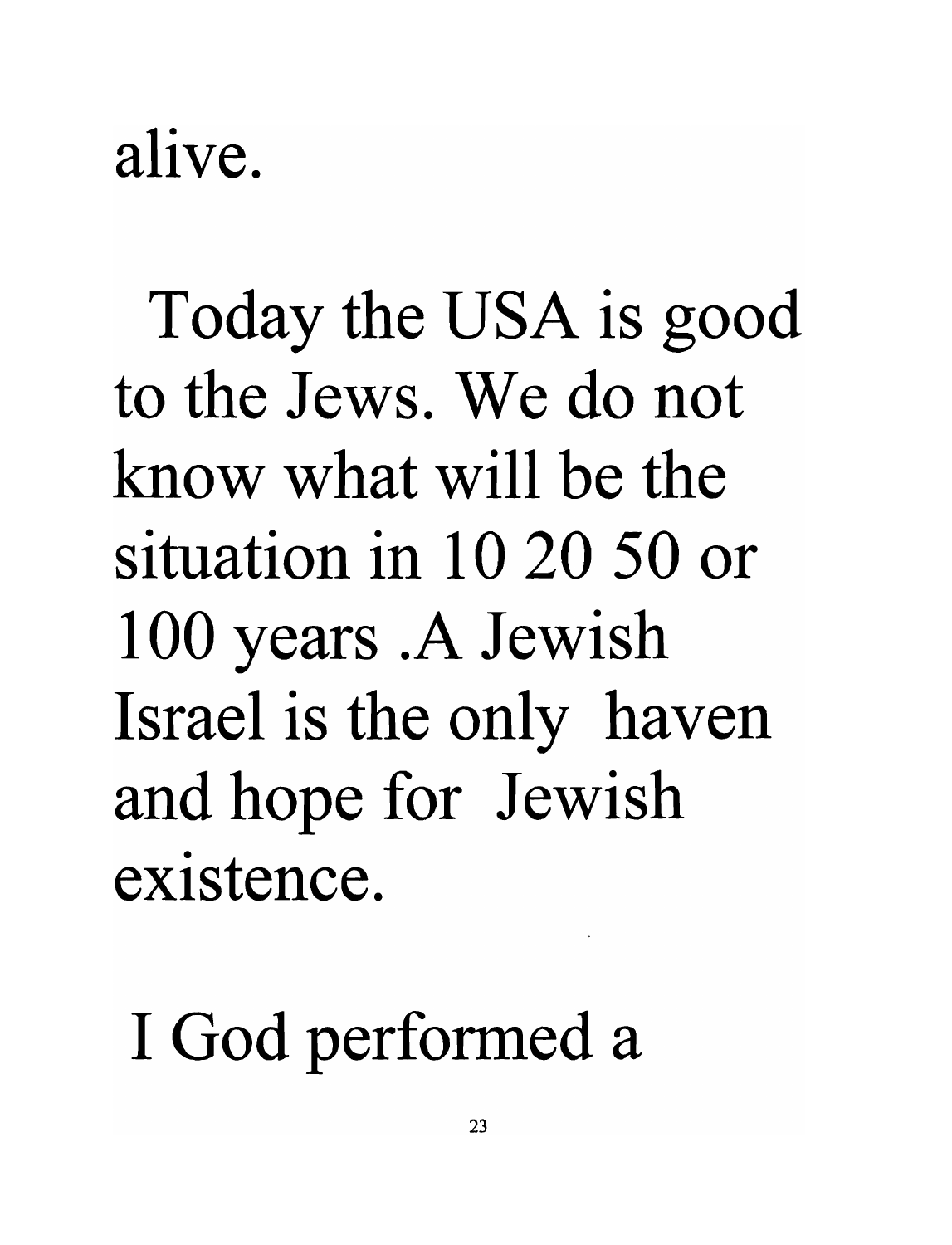miracle after 2000 years and gave the Jews Eretz Yisroel Israel

The only ones who can squander this miracle are the Jews by agreeing to create a Palestinian State. With out Jewish agreement there will never arise a Palestinian state.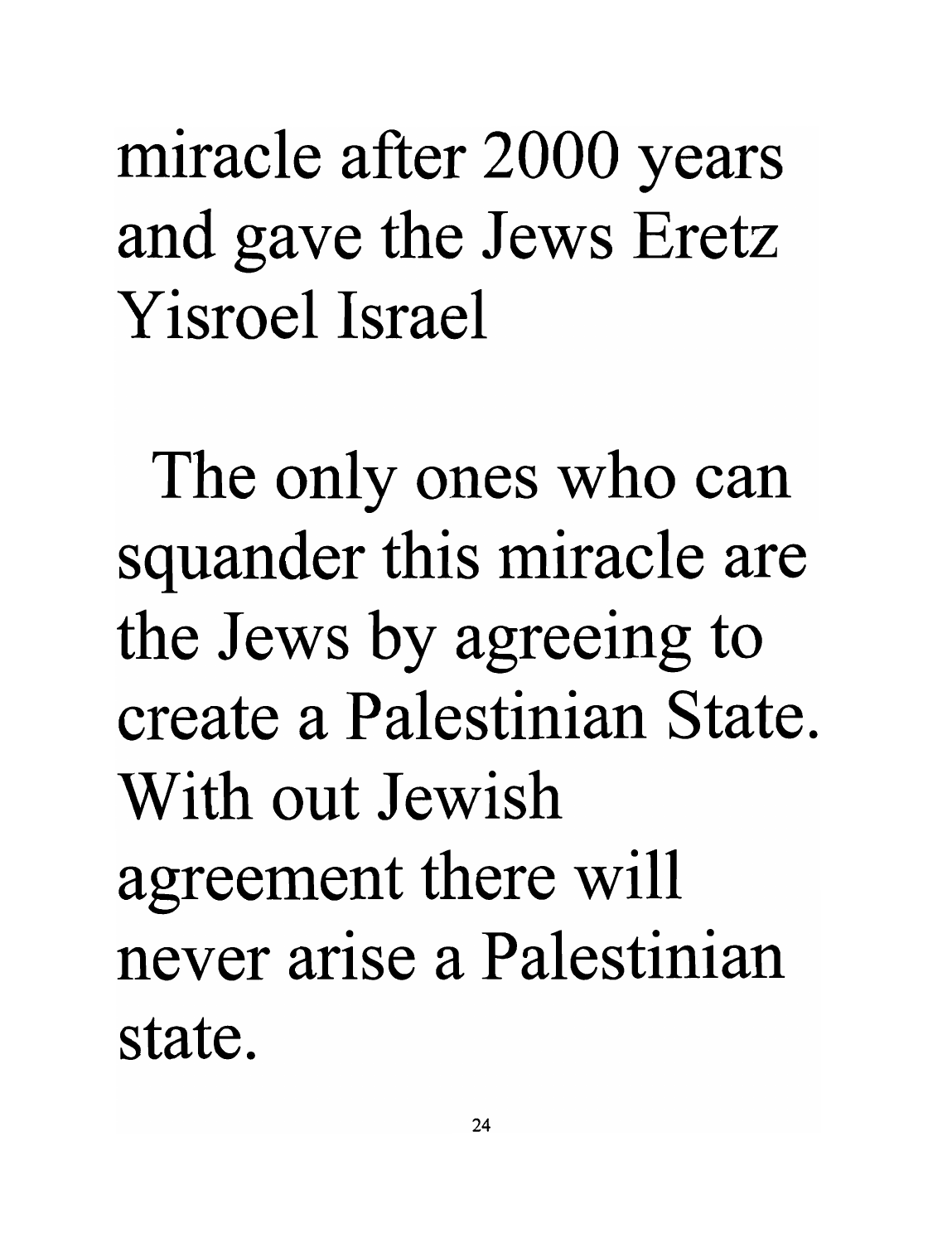Better to be at war for the next 1000 years with the entire Muslin and European world and remain alive rather than be dead and at peace.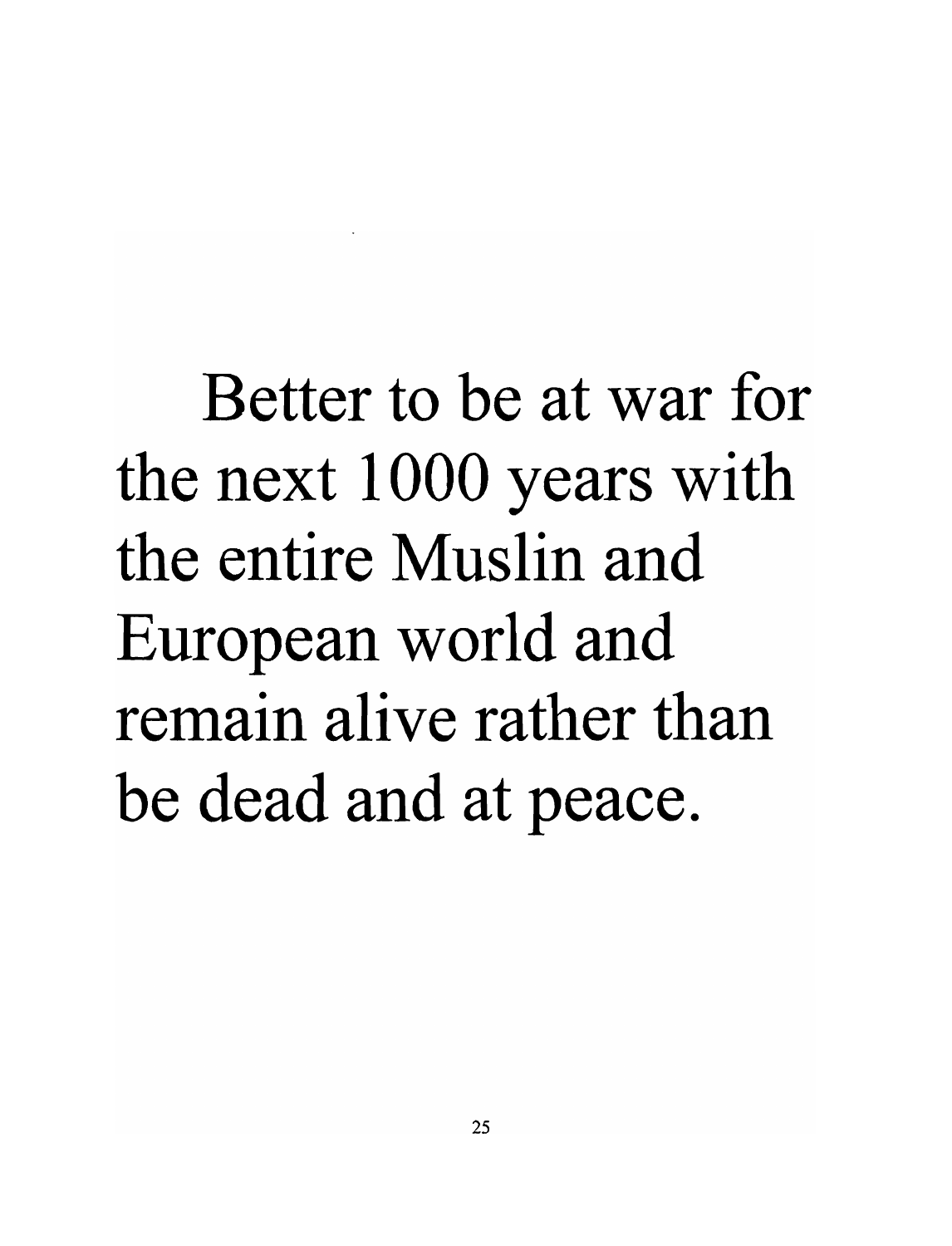I God gave the Jews the brains to attain the atom hydrogen neutron bombs and the most sophisticated modern weapons to defend themselves.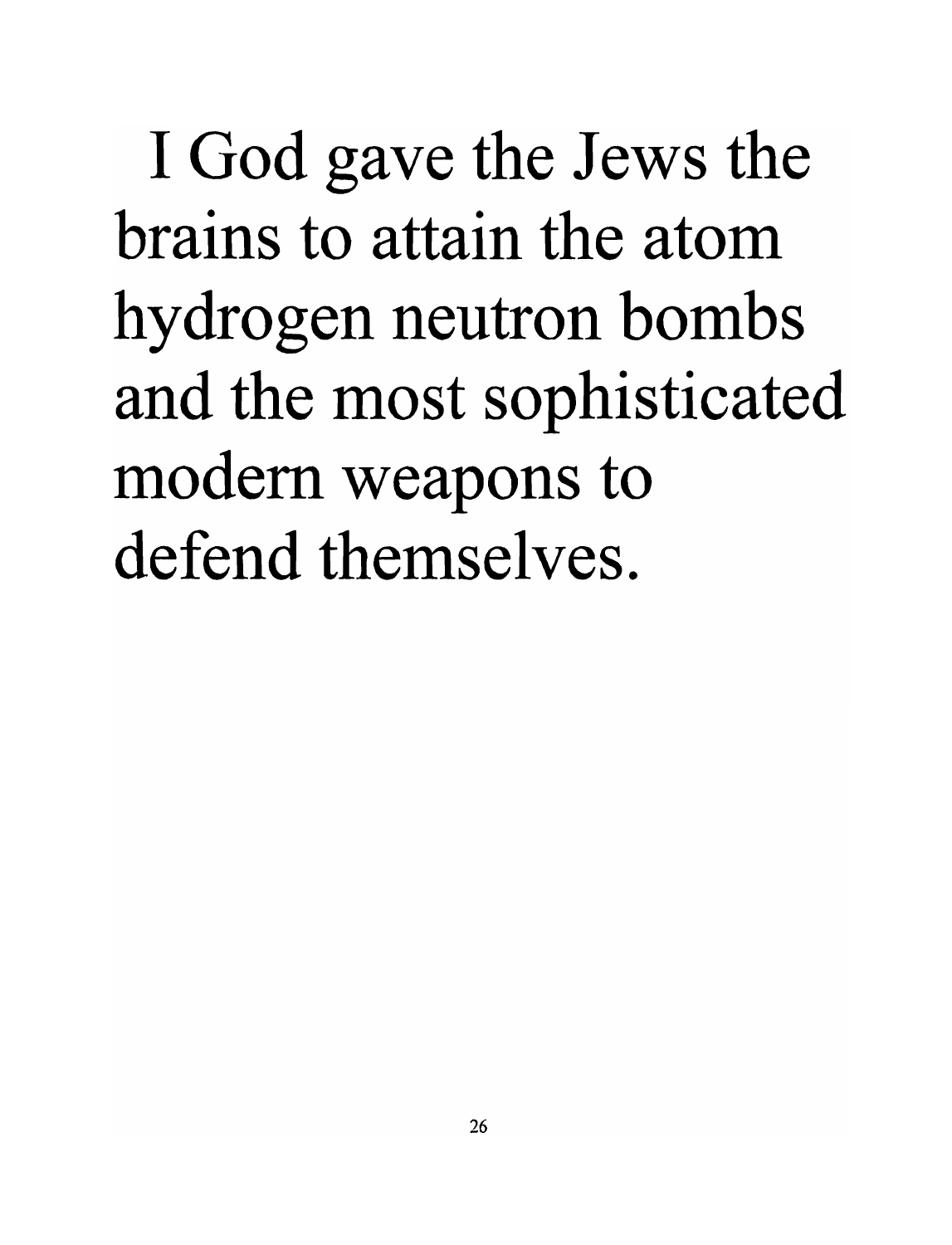The Jews discovered deposits of natural gas and oil from shale. They now will be able to become self sufficient for their energy needs. They will be able to compete with the Arabs in the export of oil.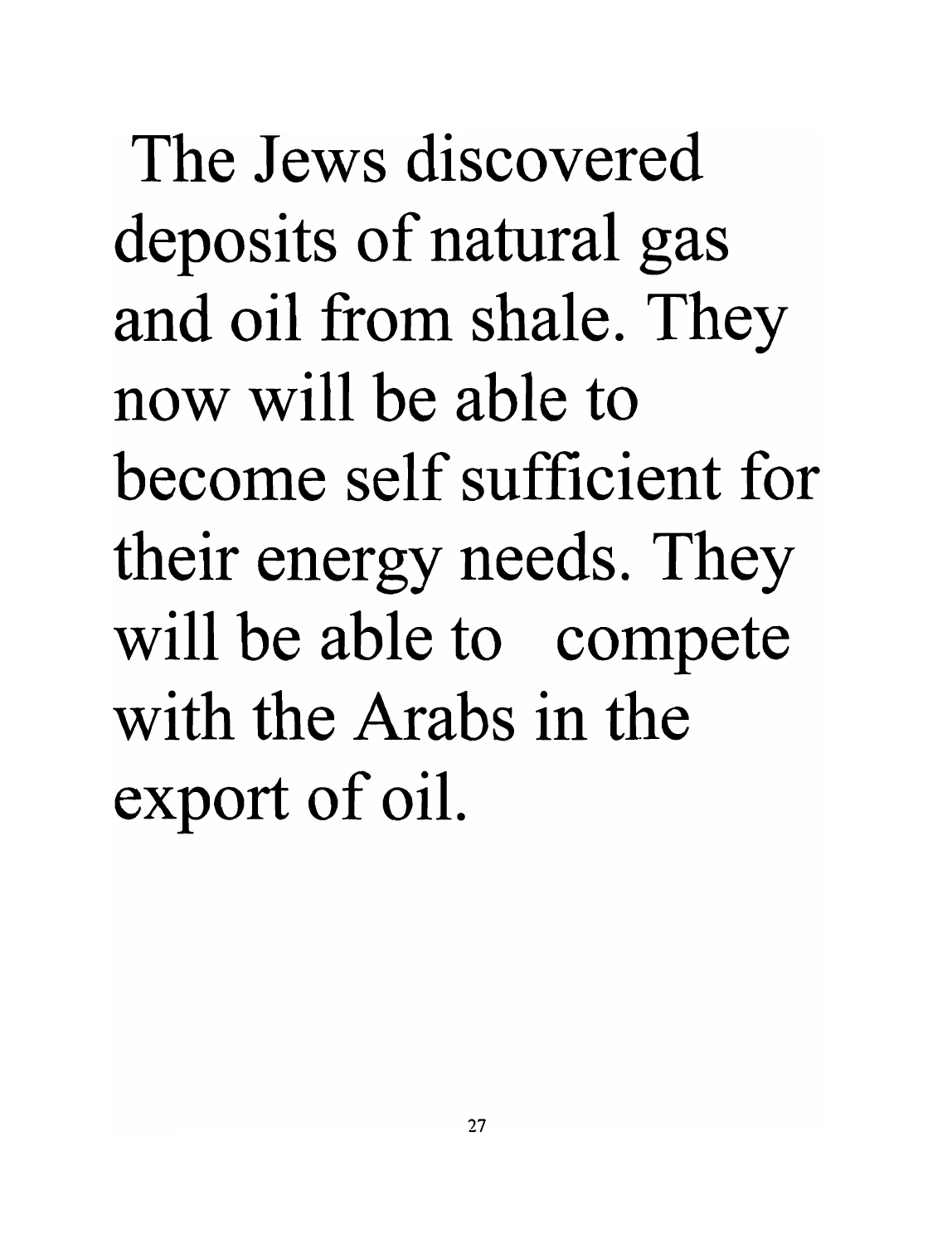Let the Jews explore new markets with China India Russia Europe South Central and North America and Australia and the far East. Let the Jews become financially independent from the gifts of the USA.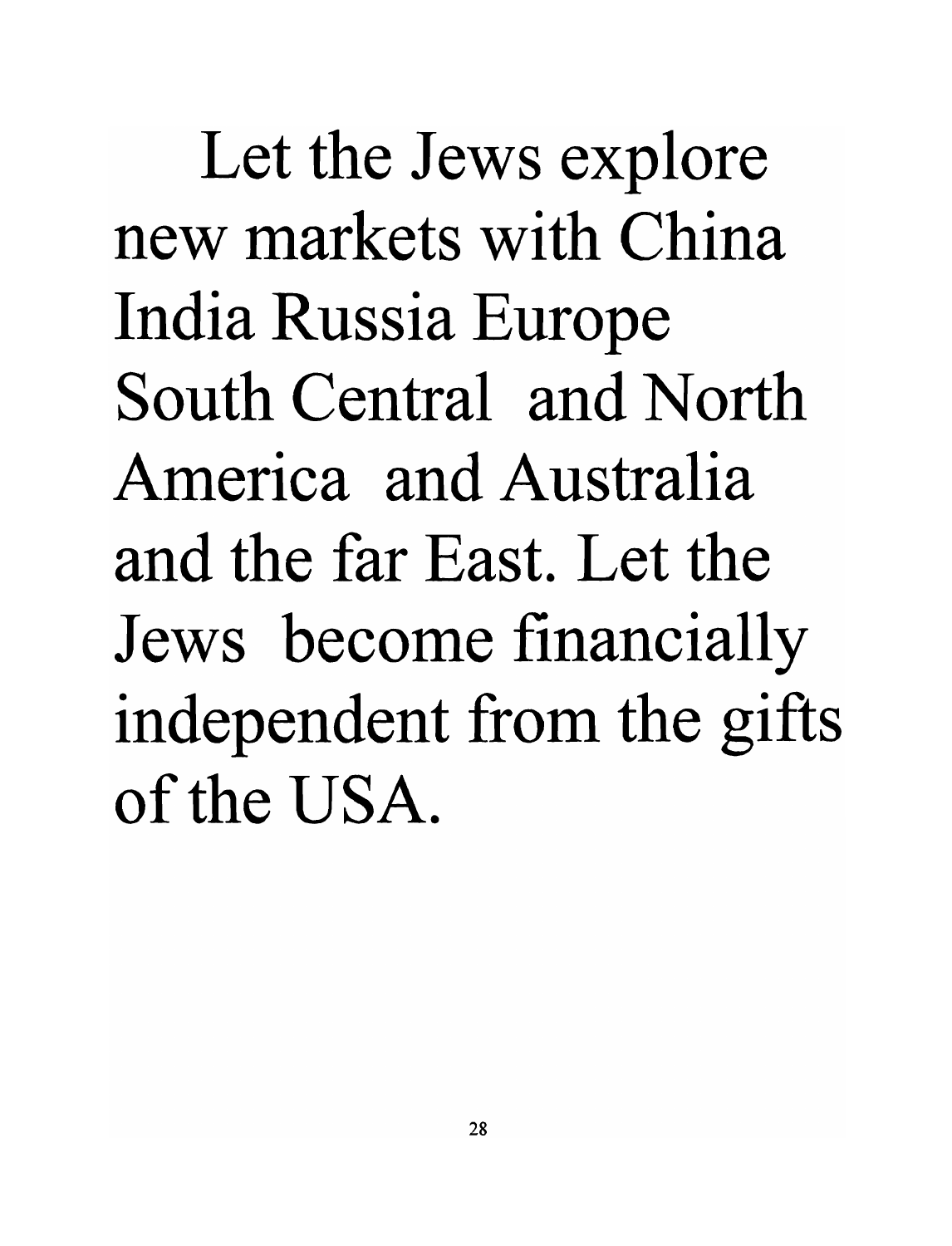I God chose the Jews because they do their own thinking. They question every thing including me-God.

I like that.

I do not like robots.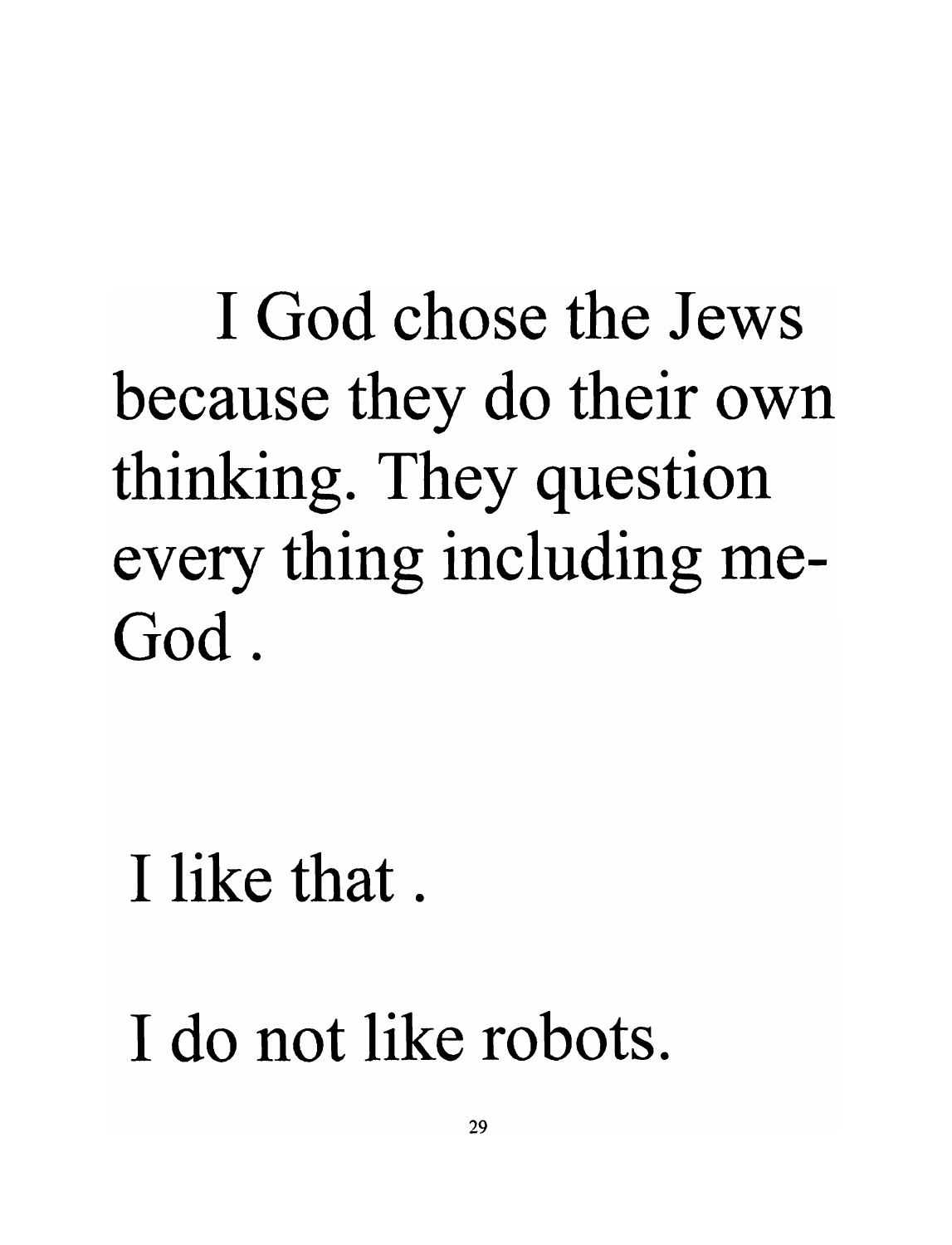### Let all Jews forget their religious differences and stupid disputes.

Every thing has to be taken in proper perspective as part of the larger picture. The larger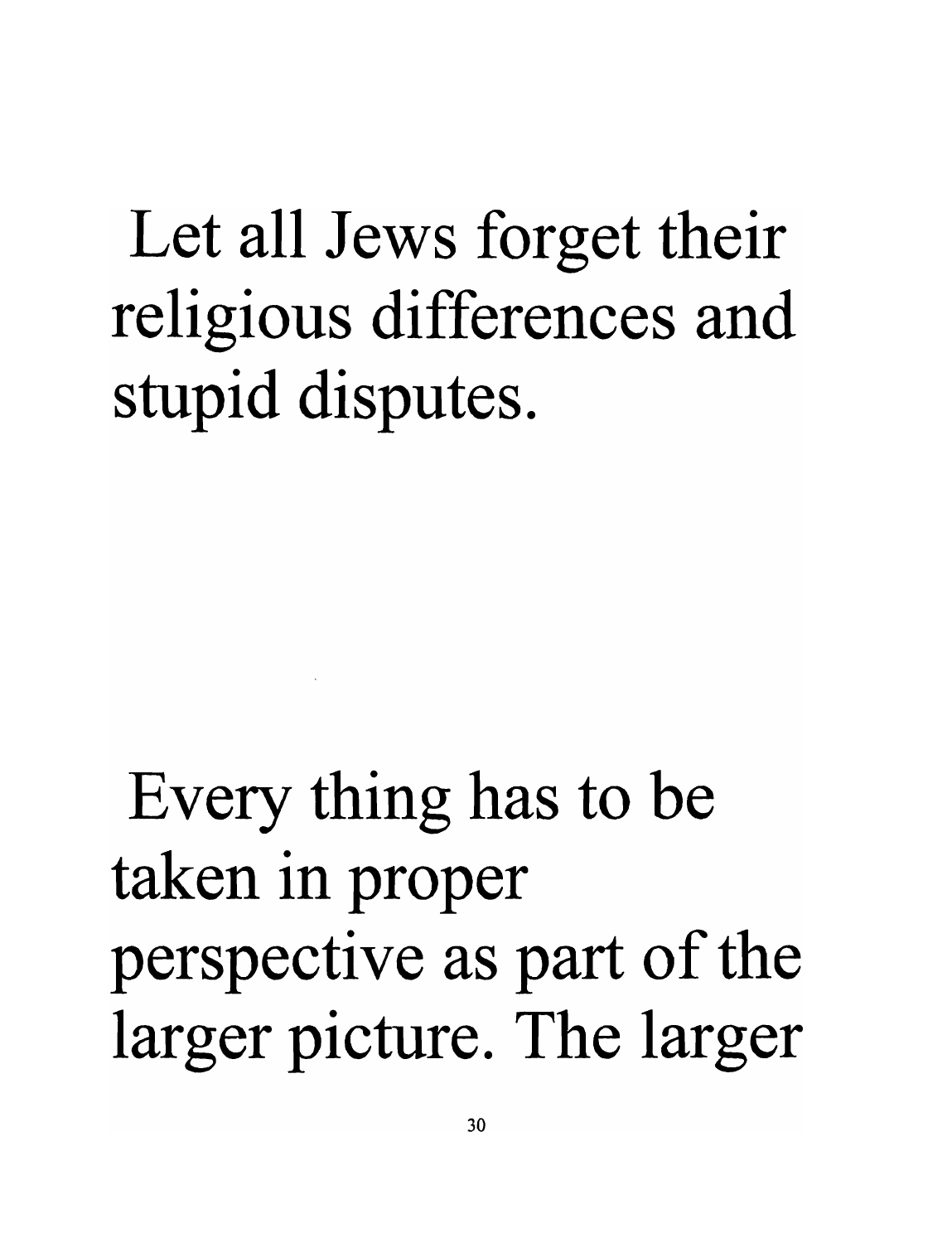picture is that the whole world with the exception of USA Canada Germany Australia and the good people in the rest of the world -would not blink  $i$  all the Jews would be destroyed. In 2013 many parts of the the world are not different than they were in 1933- 1945 when the Nazis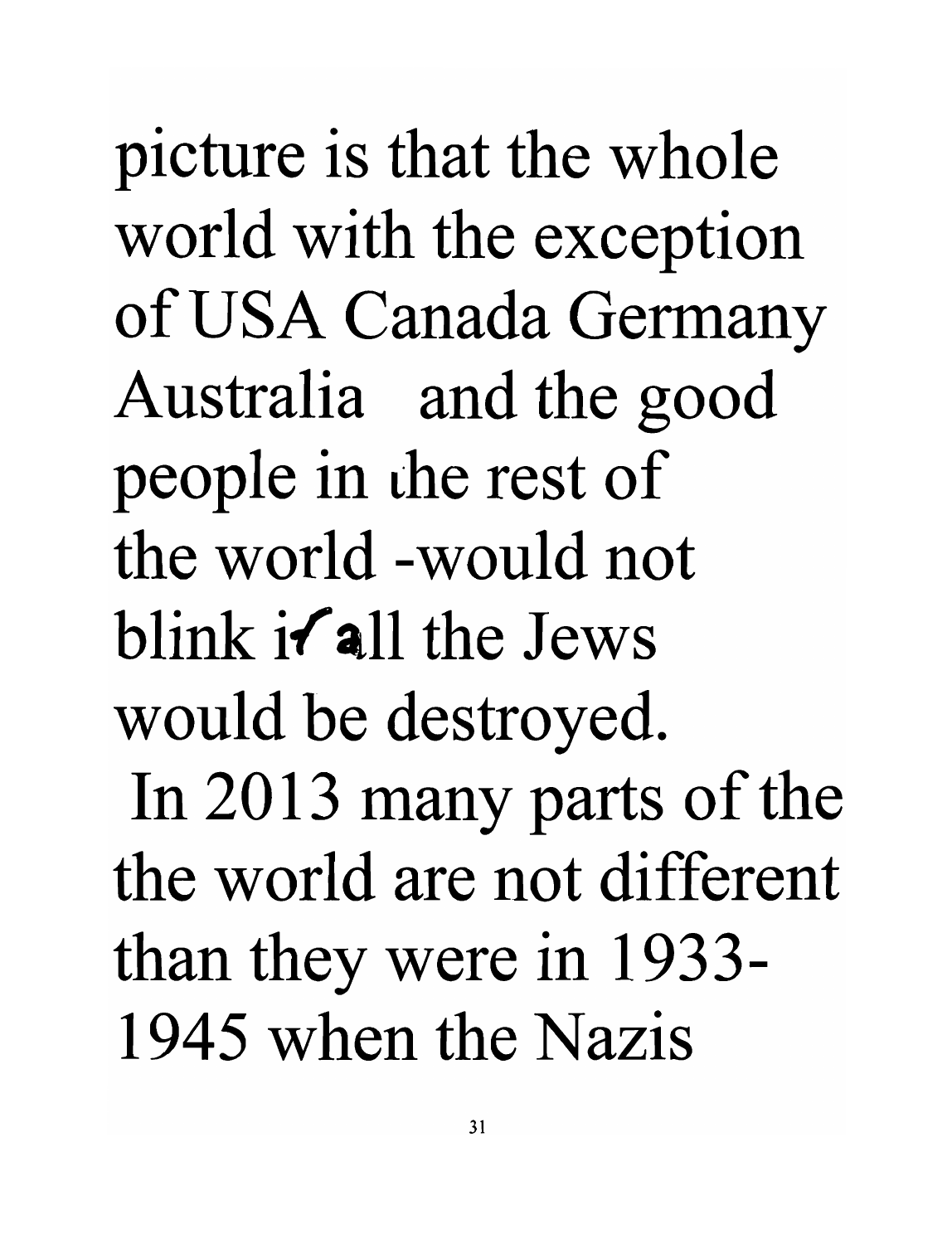#### killed 6 million Jews and 1 million Jewish children.

### Jews focus only on self preservation and survival.

### Let me God worry about those Jews who are not religious.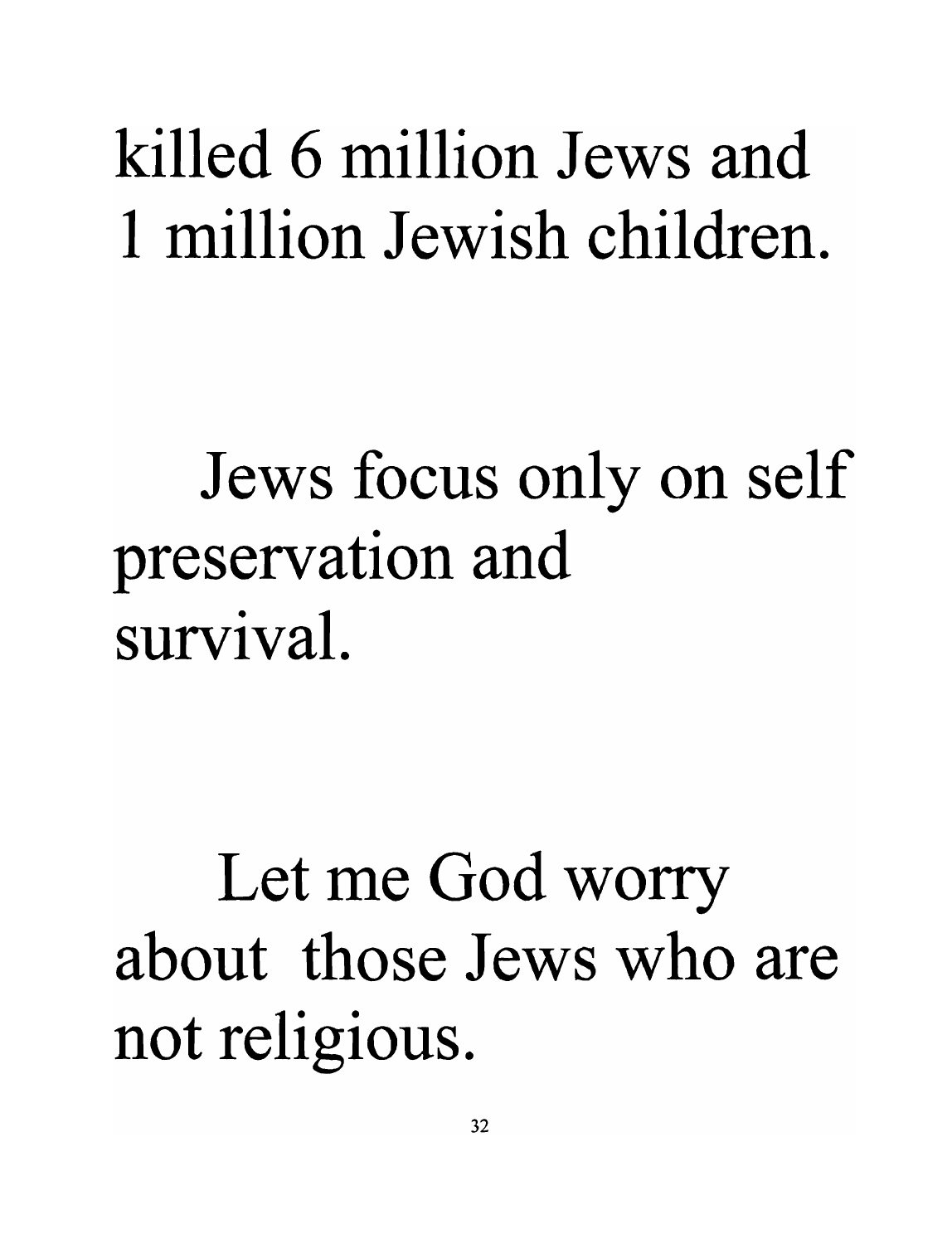### You Jews concentrate only on staying alive.

#### Pekuach nefesh doche kol hatorah kulo

One need not observe and is permitted to violate all laws to preserve life.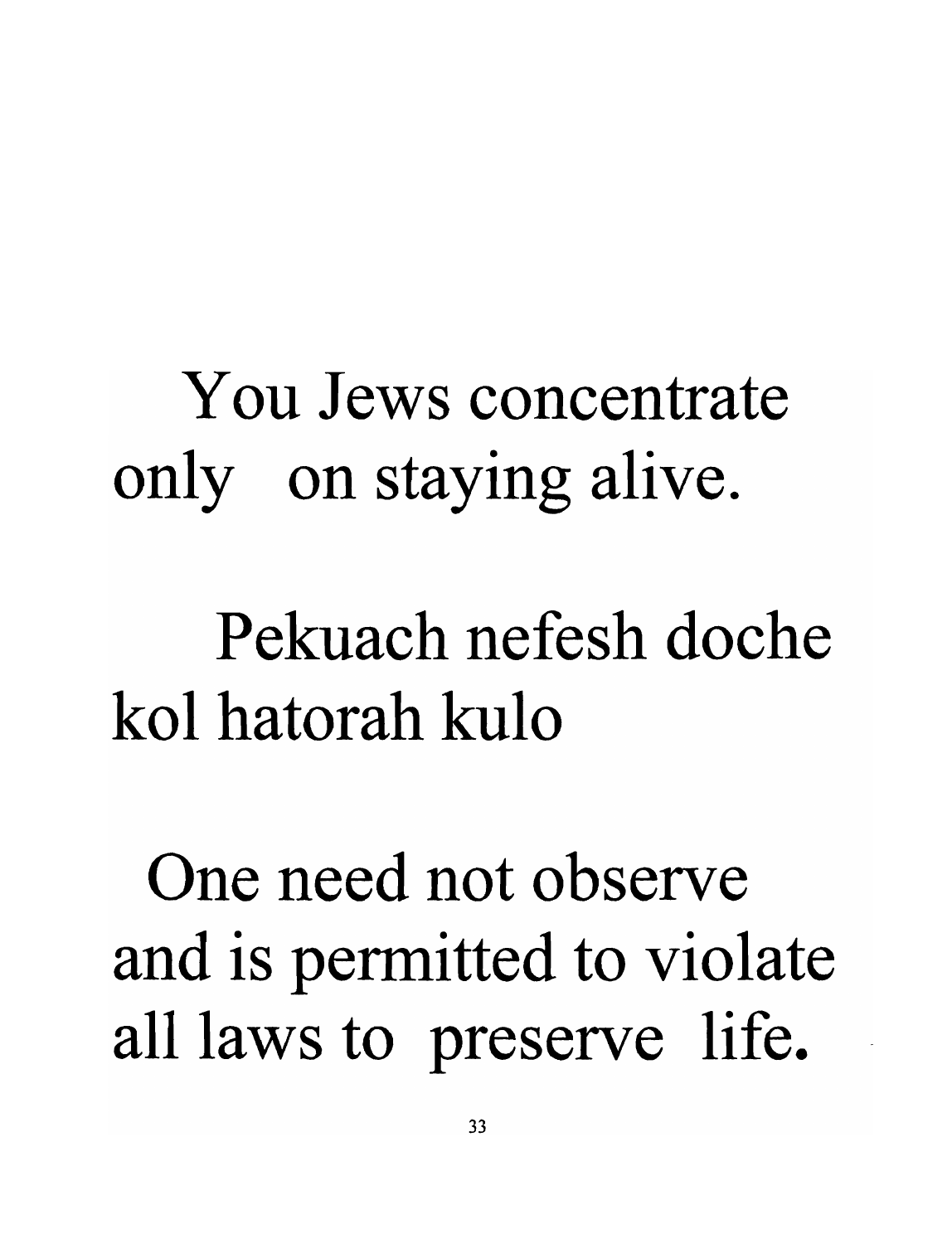### Preserving and safe guarding life trumps all laws.

#### I God will protect the Jews.